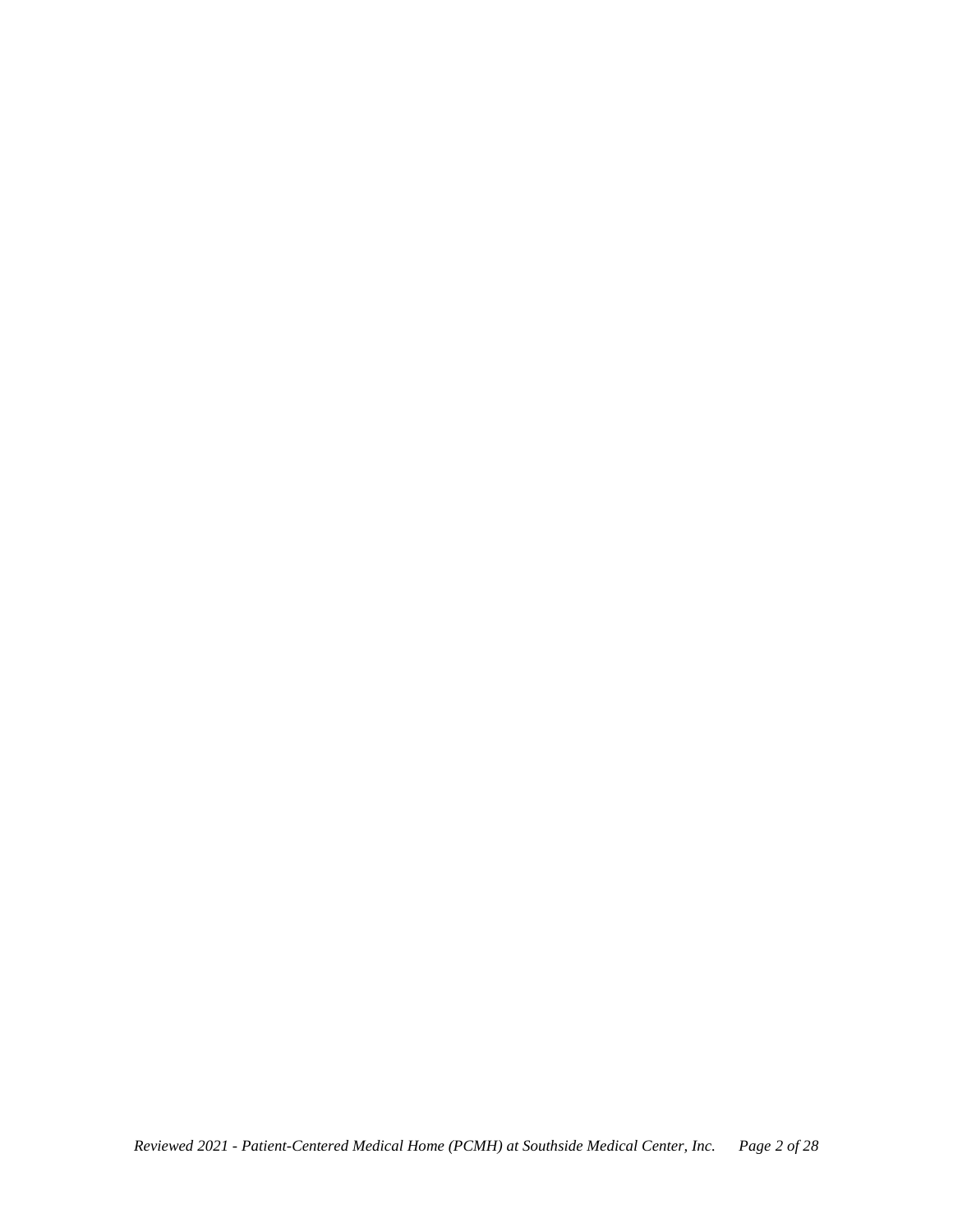# Welcome to Southside Medical Center, Inc.

Thank you for choosing Southside Medical Center, Inc. as your medical home. We are dedicated to providing quality, affordable primary and preventive healthcare for the whole family. This handbook shares important information for our patients.

At Southside, we believe it is essential for our patients to be actively involved in their health care. We are committed to providing you with excellent care.

Because of our commitment, we must emphasize how important it is for you to take the lead in your health care and a renewed partnership with your Care Team. Please review the information in this booklet and ask questions if you have them. At any time during your care at Southside, you can ask your Care Team questions about any diagnosis, instructions, medications or treatment.

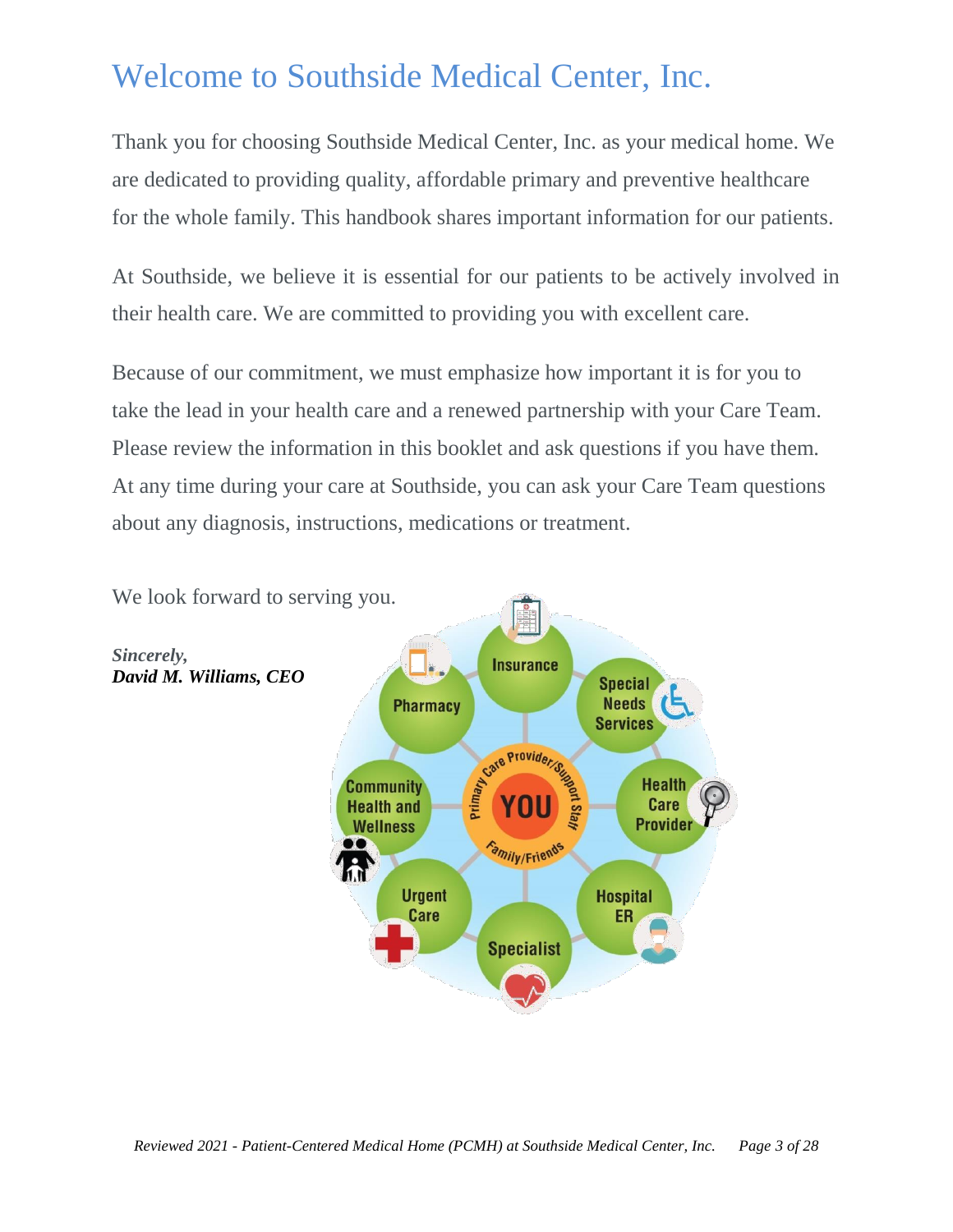| <b>Table of Contents</b> |  |
|--------------------------|--|
|                          |  |
|                          |  |
|                          |  |
|                          |  |
|                          |  |
|                          |  |
|                          |  |
|                          |  |
|                          |  |
|                          |  |
|                          |  |
|                          |  |
|                          |  |
|                          |  |
|                          |  |
|                          |  |
|                          |  |
|                          |  |
|                          |  |
|                          |  |
|                          |  |
|                          |  |
|                          |  |
|                          |  |
|                          |  |
|                          |  |
|                          |  |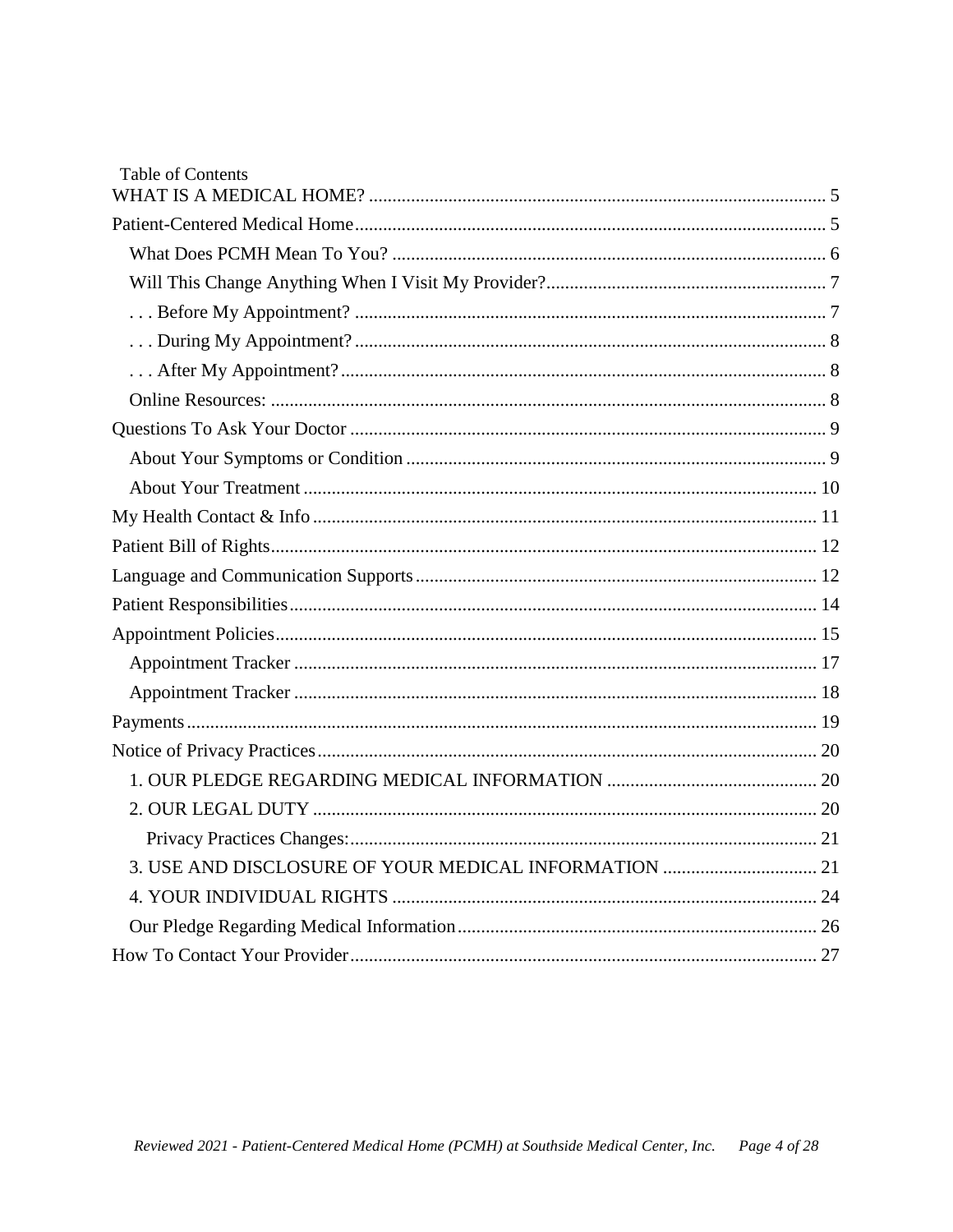# <span id="page-4-0"></span>**WHAT IS A MEDICAL HOME?**



Team Based Care . . . Likely, the simplest way to define Medical Home is "Team Based Care." Southside is a Patient Centered Medical Home recognized and accredited through both the National Committee for Quality Assurance (NCQA) and The Joint Commission (TJC).

A medical home is not a place and it is not a program. It is a model for care, a partnership between the Provider team and you. We aim to make

sure all the different kinds of care you receive through other community Providers/Specialists is considered and connected to give you the best care possible. This requires your guidance and partnership with your Care Team. That Care Teams may include Southside Providers, nurses, medical assistants, and the area receptionist.

Our nursing staff members, especially Certified Medical Assistants (CMAs), are the first level of care coordination. If you have ongoing, especially lifelong health needs that are not improving well, you may be assigned a special Patient care Coordinator, assuring general health needs and supports are carried out. When patients have 2 or more chronic illnesses that aren't improving and the patient is struggling, we refer them to a Southside Patient Care Coordinator. This Coordinator call patients between visits, discusses: ideas for improvement; what will work at home; fears; living, learning, working, social, medical, and sometimes mental health needs. These documented supports are also available in our electronic health records system (EHR).

- Christine P. Ikeazor, MC/MFCT Director of Quality Assurance

# <span id="page-4-1"></span>**Patient-Centered Medical Home**

Southside Medical Center, Inc. has selected the Patient-Centered Medical Home (PCMH) model of care to better serve our patients. As a Federally Qualified Health Center (FQHC), largely serving underserved and under-insured people, it is important that the patient is ALWAYS the focus of our healthcare efforts.

Our focus for your healthcare needs include the following: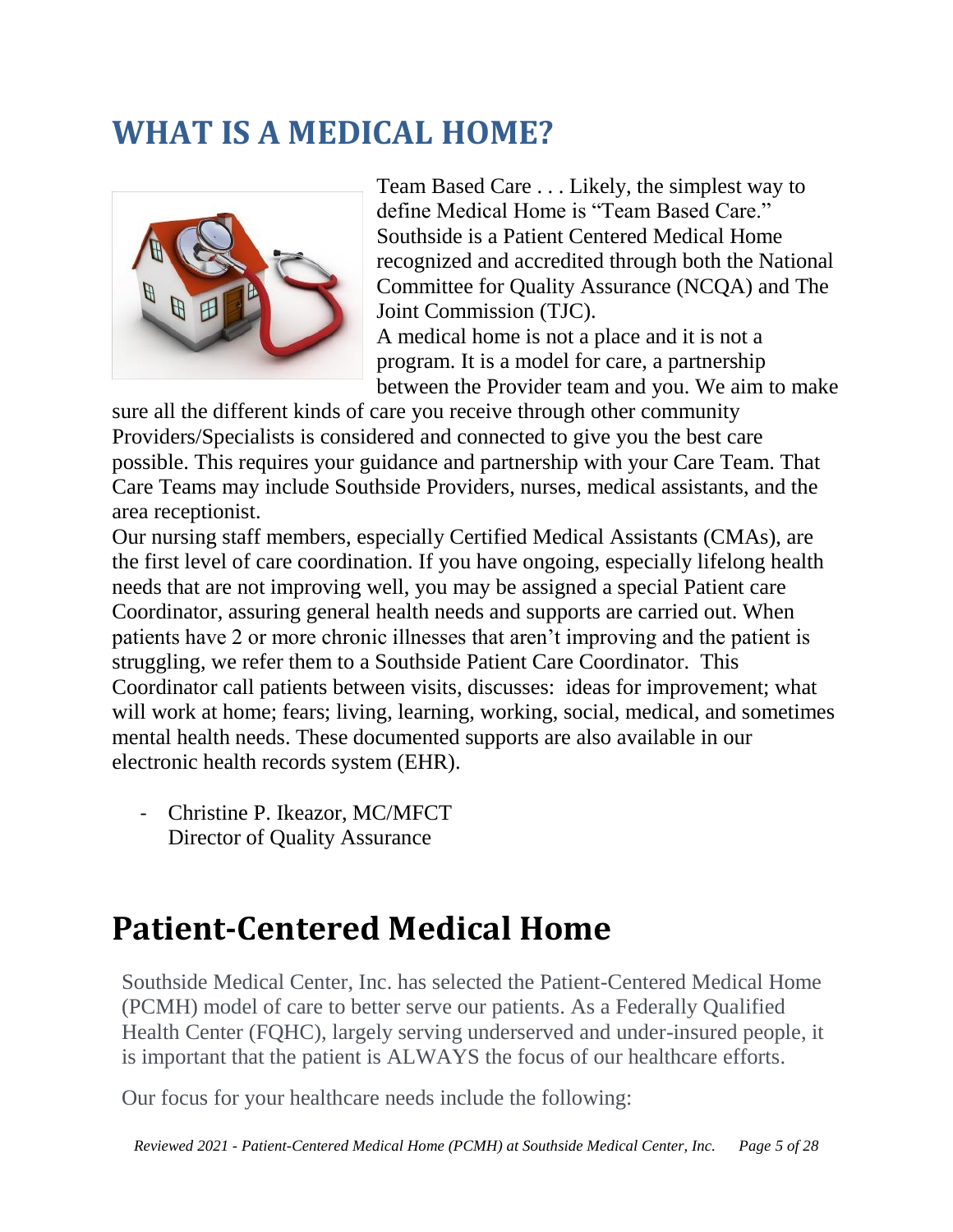- Your ability to get appointments or feedback when you need them
- Established care coordination for six inclusionary diagnoses when the values are high or out-of-range for extended periods:
	- 1. Diabetes (Sugar)
	- 2. Hypertension (High Blood Pressure)
	- 3. Depression
	- 4. Obesity (over weight)
	- 5. Pediatric Asthma
	- 6. HIV/AIDS
- Self-Management supports focused on how you want  $\&$  need to live your life
- Improved outcomes, reduced costs where possible, and improved satisfaction

# <span id="page-5-0"></span>**What Does PCMH Mean To You?**

Southside has care teams led by primary care clinicians and their teams who partner with you to plan the best care for you. The team works with you and your family, as needed or desired, to support continuance of your care in a way that works for you and includes collaboration of specialists involved in your care. This effort is called "Patient-centered Medical Home" (PCMH).

The care team works to support you with plans you can manage even when your home to have better results when you return.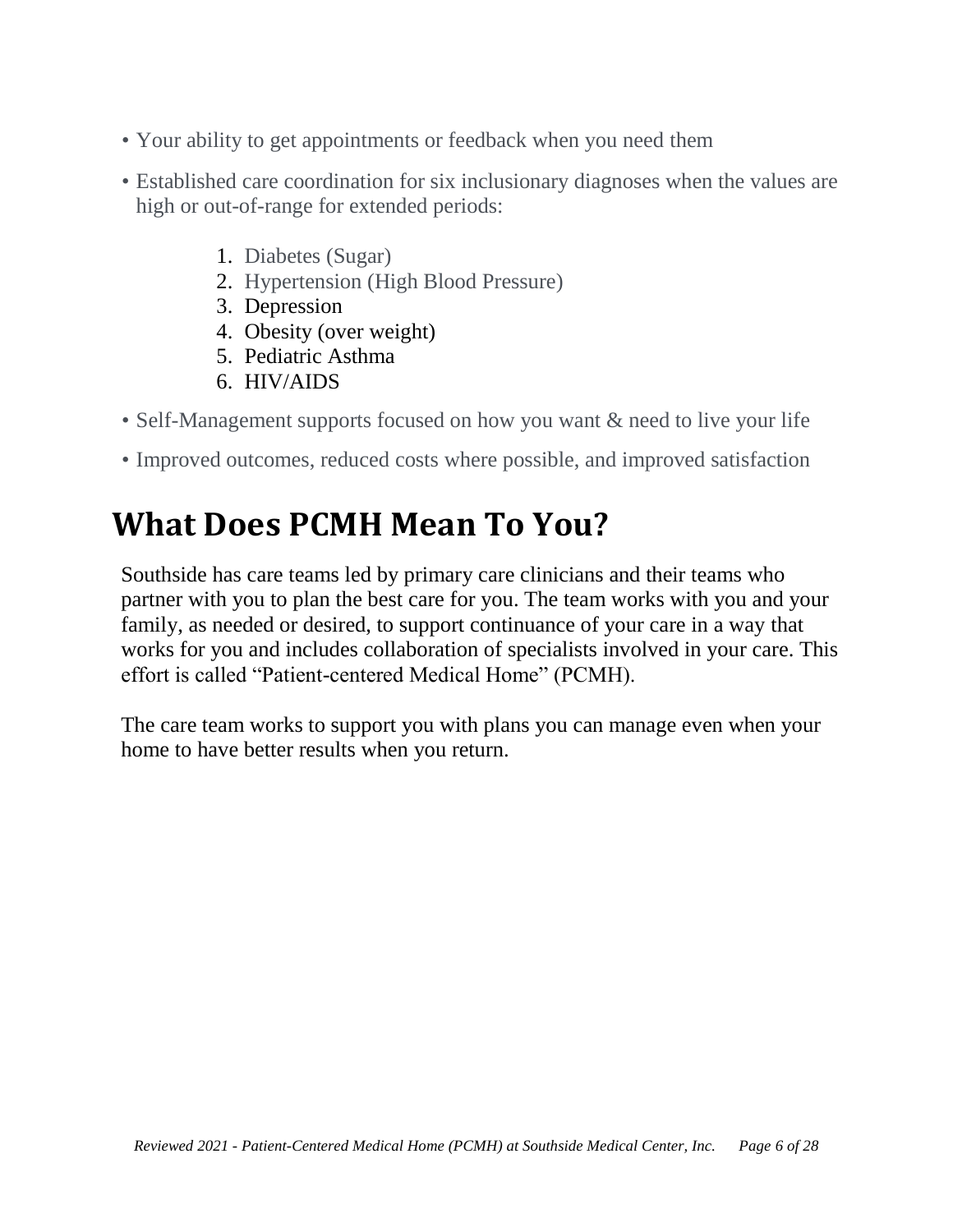# <span id="page-6-0"></span>**Will This Change Anything When I Visit My Provider?**

### **Possibly. . .**

- 1. You can access you provider through the patient portal [\(www.NextMD.com\)](http://www.nextmd.com/), our website [\(www.SMCmed.com\)](http://www.smcmed.com/), or phone call (404-688-1350 or after 8:00pm at 404-341-6686).
- 2. Your care team may offer more supportive calls and resources between visits.
- 3. Someone may assist you when specialists are needed
- 4. You may be assigned a Patient Care Coordinator
- 5. You might receive prescription assistance
- 6. You might receive general living resources (food, clothing housing healthcare transportation) based on your needs and wishes

# <span id="page-6-1"></span>**. . . Before My Appointment?**

To help you prepare for your appointment, you may want to use the following list as a guide.

1. Make a list of your health questions.

Ask a friend or relative for help if you need it. Put the questions that are most important to you at the top of the list. Please see suggestions for questions to ask in the next section.

- 2. If you wish, ask a family member or trusted friend to go to your appointment with you.
- 3. Make a list of other health care providers or hospitals you have visited. Write down their names, addresses, phone numbers, and the reasons you visited them.
- 4. Please bring all of your medicines to your appointment in the original containers. Be sure to include prescription, over-the- counter, natural and herbal medicines and vitamins.
- 5. Bring your insurance card or other insurance information with you to your appointment. (For possible sliding scale fees, visit our website at [www.SMCmed.com,](http://www.smcmed.com/) go to the SERVICES tab, then click What To Bring).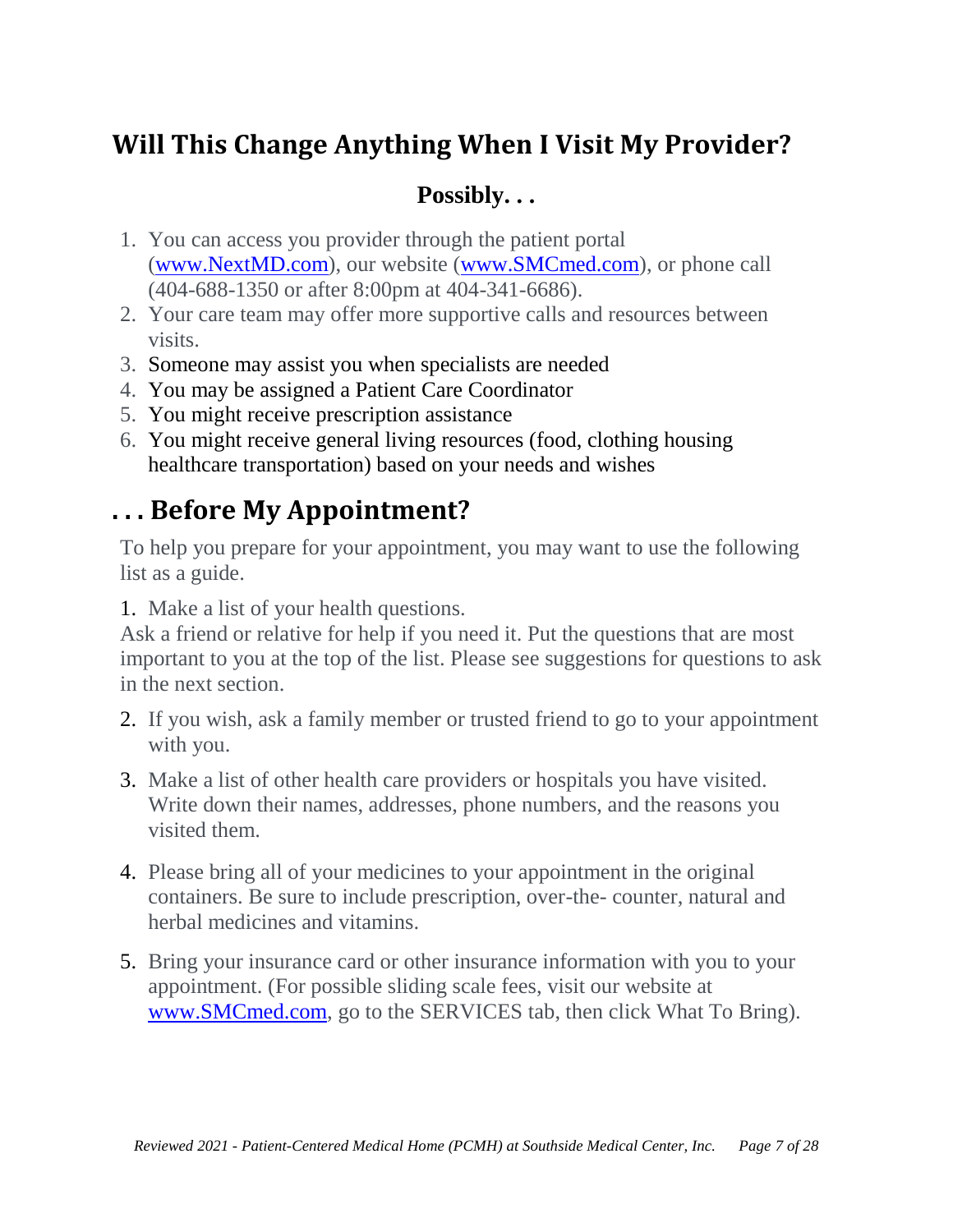# <span id="page-7-0"></span>**. . . During My Appointment?**

During your appointment, we suggest that you:

- 1. Write down the names of your team members (page 43 of this booklet).
- 2. Use your list of questions. Ask your most important questions first. Even if you cannot get all of your answers on the first visit, having a list will help you keep track of the answers.
- 3. Talk with your team about what health issue to work on first.
- 4. Be sure you know what you should do before you leave the office. Ask for a Patient Plan if needed before you leave the office.
- 5. Use your own words to repeat back what was discussed with you to your primary care team. This way, both you and your team will know the information is clear.
- 6. Ask your team about how to reach them after hours if needed.

# <span id="page-7-1"></span>**. . . After My Appointment?**

In order to provide educational and self-care needs after you leave the office, we often provide printed material during your office visit and tell you about online resources. As a reminder, you may also request information using our Patient Portal at [www.NextMD.com.](http://www.nextmd.com/) We offer the following online resources you may choose for your specific health care needs:

### <span id="page-7-2"></span>**Online Resources:**

Southside web: [www.Southsidemedical.net](http://www.southsidemedical.net/) (same as [www.SMCmed.com\)](http://www.smcmed.com/) Patient Portal: [www.NextMD.com](http://www.nextmd.com/) Diabetes Association of Atlanta:<http://diabetesatlanta.org/> The American Heart Association:<https://www.heart.org/> Ga Behavioral Health Services:<https://dbhdd.georgia.gov/dbhdd-services> Mental Health Crisis support: [www.MyGCal.com](http://www.mygcal.com/) Grady IDP: <https://www.gradyhealth.org/specialty/ponce-de-leon-center/> AID Atlanta:<https://www.aidatlanta.org/> Kids Health – Pediatric Asthma: [http://kidshealth.org/parent/medical/lungs/asthma\\_basics.html](http://kidshealth.org/parent/medical/lungs/asthma_basics.html) Centers for Disease Control and Prevention: [www.CDC.gov](http://www.cdc.gov/)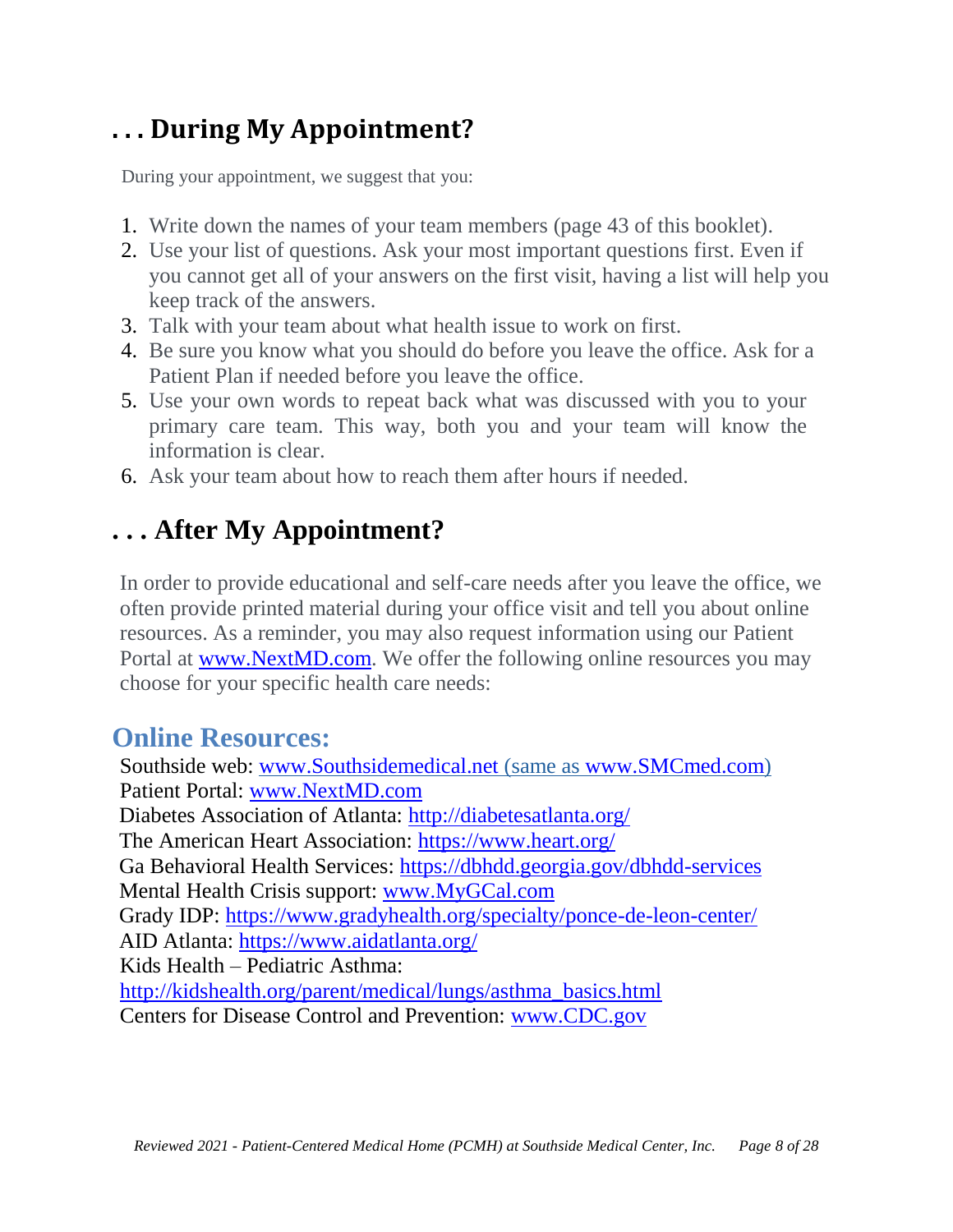## <span id="page-8-0"></span>**Questions To Ask Your Doctor**

We encourage you to take charge of your health. Prepare for your next appointment by tracking any symptoms or concerns you have for your provider.

Here are some questions you may want to ask about your health or treatments:

### <span id="page-8-1"></span>**About Your Symptoms or Condition**

- 1. What is the disease or condition?
- 2. How serious is my disease or condition and how will it affect my home and work life?
- 3. What is the short-term and long-term outlook for my disease or condition?
- 4. What caused the disease or condition?
- 5. Is there more than one disease or condition that could be causing my symptoms?
- 6. Should I be tested for a certain disease or condition?
- 7. What symptoms should I watch for?
- 8. How can I be tested for a disease or condition and what will these tests tell me?
- 9. What tests will be involved in finding out my disease or condition?
- 10.How safe and correct are the tests?
- 11.When will I know the test results?
- 12.Will I need more medical tests?
- 13.Do I need a follow-up visit and if so, when?
- 14.Do I need to take precautions to avoid infecting others?
- 15.How is the disease or condition treated?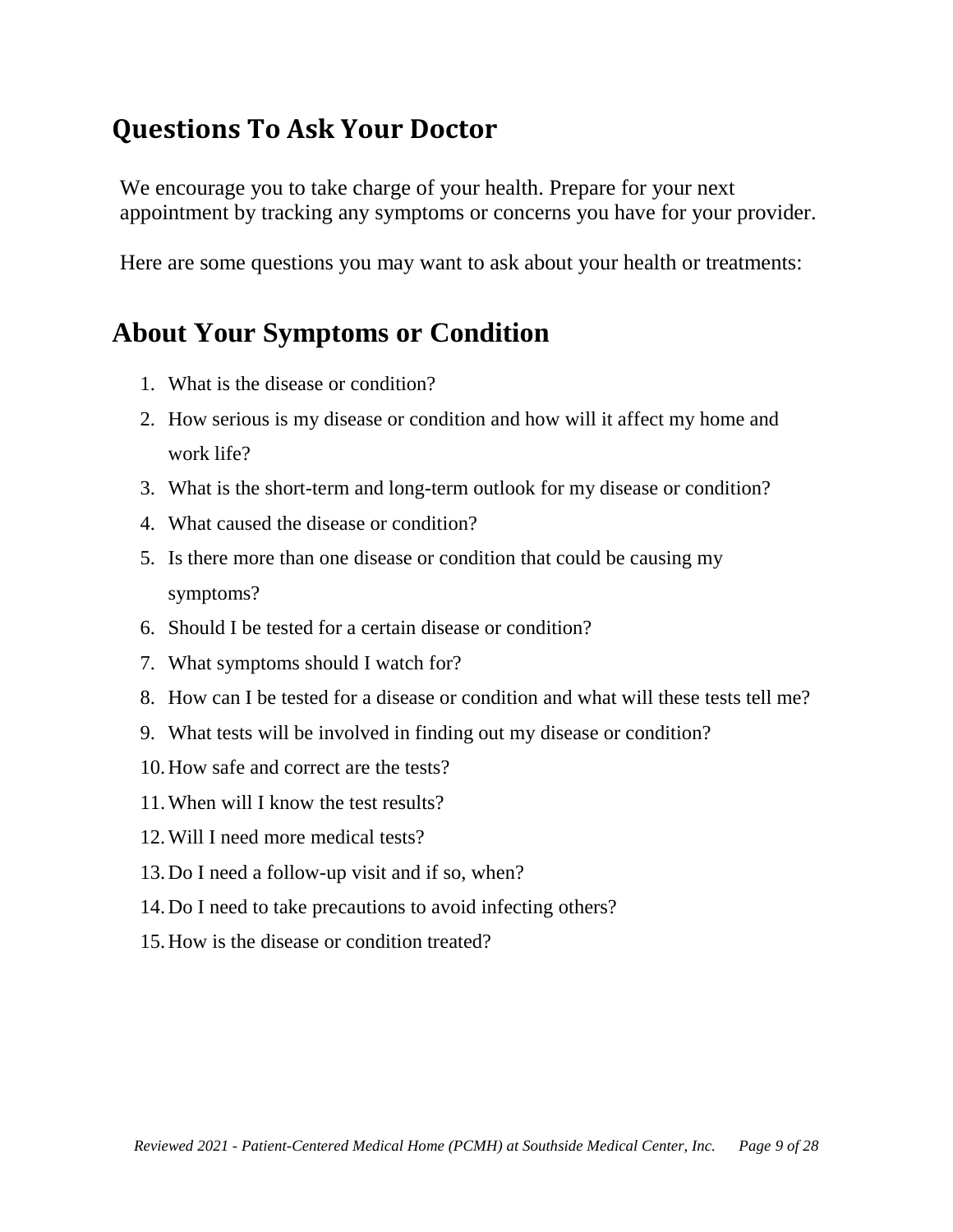### <span id="page-9-0"></span>**About Your Treatment**

- 1. What are my treatment options?
- 2. How long will the treatment take?
- 3. What is the cost of the treatment?
- 4. Which treatment is most common for my disease or condition?
- 5. Is there a generic form of my treatment and is it as effective?
- 6. What side effects can I expect?
- 7. What risks and benefits are associated with the treatment?
- 8. What would happen if I didn't have any treatment?
- 9. What would happen if I delay my treatment?
- 10.Is there anything I should avoid during treatment?
- 11.What should I do if I have side effects?
- 12.How will I know if the medication is working?
- 13.What would I do if I miss a dose of medication?
- 14.Will my job or lifestyle be affected?
- 15.What is my short-term and long-term outlook?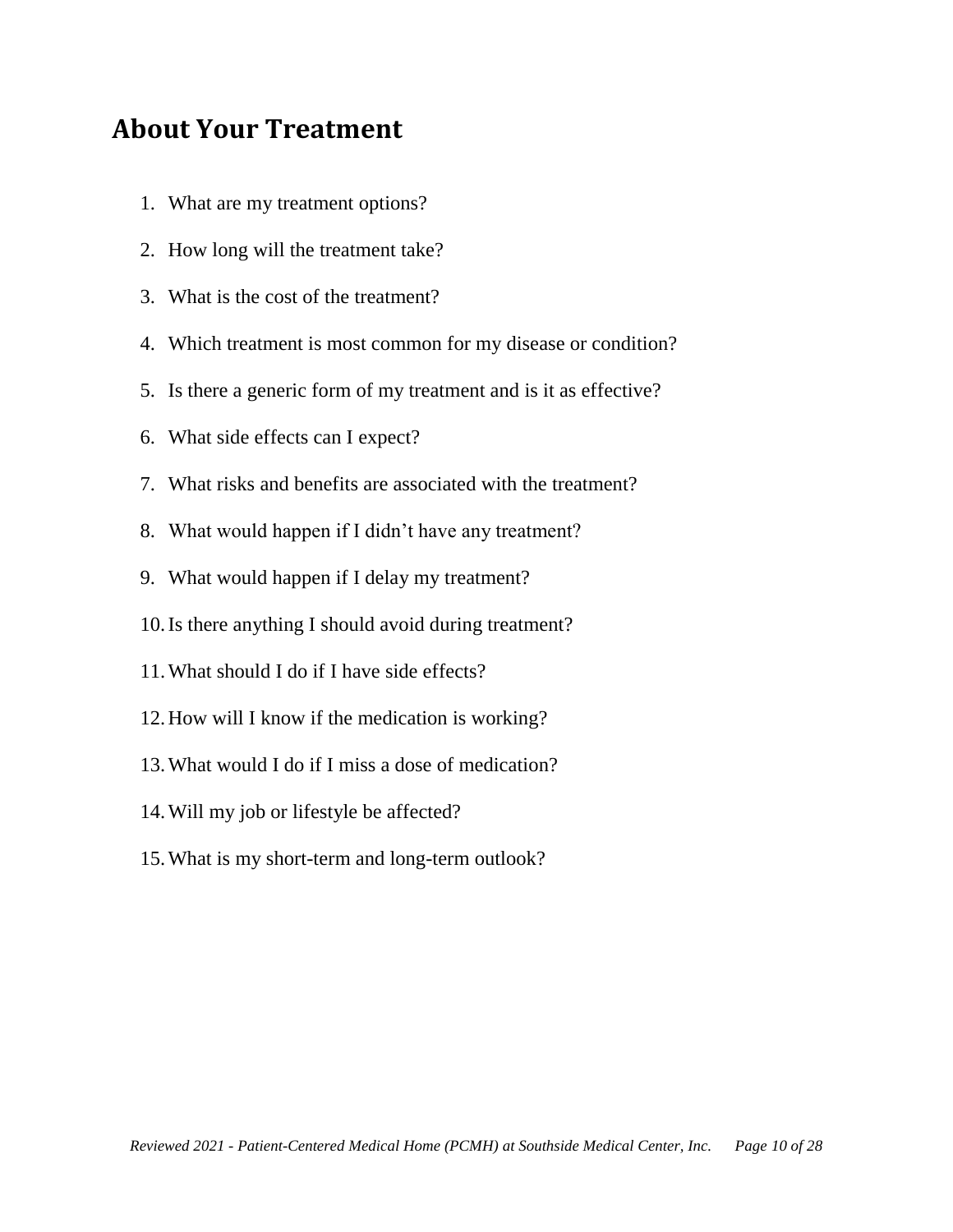# <span id="page-10-0"></span>**My Health Contact & Info**

Use this section to record important health information. Bring your patient handbook with you to each visit to help track your health records, questions for your doctor, and more.

| <b>MY DOCTOR'S OFFICE</b> |
|---------------------------|
|                           |
|                           |
|                           |
|                           |
|                           |
|                           |
|                           |

**Office Address:** 

**Phone Number:** 

**Fax Number:**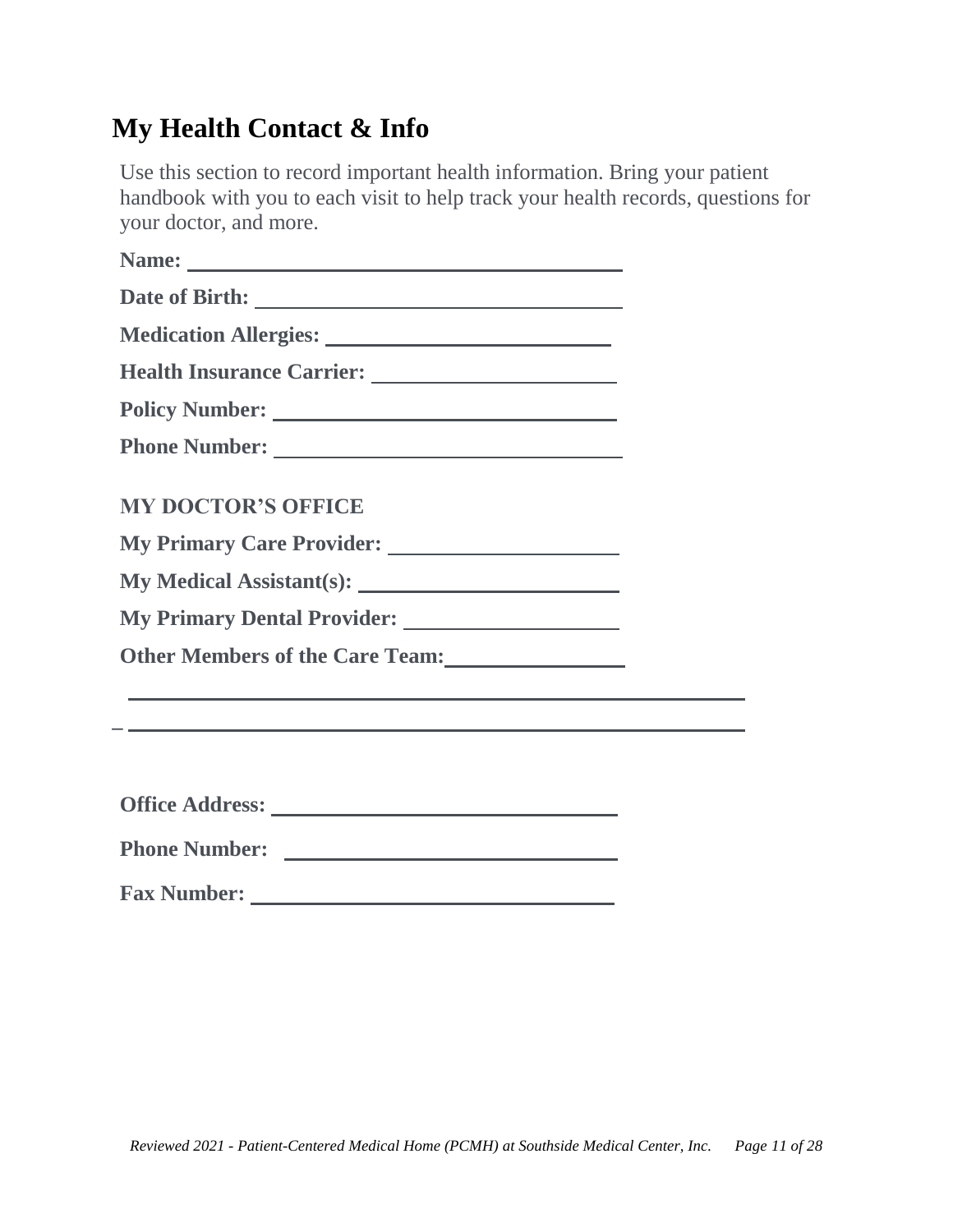### <span id="page-11-0"></span>**Patient Bill of Rights**

1. You have the right to considerate, safe and respectful care, free from abuse (mental, physical, sexual, or verbal), neglect, and exploitation. You also have the right to freedom from confinement and devices that limit freedom of movement unless clinically necessary.

2. You have the right to expect your condition will be learned about as appropriate, and a plan of care developed and started to address your specific health care priorities. You have the right to and are encouraged to get information from providers and other caregivers concerning condition, treatment and outlook. You have the right to know the identity of providers, nurses, and others involved in your care as well as when those involved are students, residents, or other trainees. You also have the right to know the immediate and long- term financial implications of treatment choices; to the level they are known.

3. You have the right to make decisions about the plan of care prior to and during the course of treatment. You also have the right to refuse a recommended treatment or plan of care to the level per- mitted by law and to be informed of the medical consequences of this action.

4. You have the right to every consideration of privacy in an environment that keeps dignity and helps show a positive self-image.

5. You have the right to demand Southside Medical Center, Inc. treat all communications and records pertaining to your care as confidential by SMC, except in cases such as suspected abuse and public health hazards when reporting is permitted or required by law.

6. You have the right to review the records pertaining to your medical care and to have the information explained to you, except when restricted by law.

7. You have the right to ask and be told of the existence of business relationships among Southside Medical Center, lnc., educational institutions, other health care providers, or payors that may influence your treatment and care.

8. You have the right to consent to or decline to be in proposed re- search studies or tests affecting care and treatment or requiring direct patient involvement. You also have the right to have those studies fully explained prior to consent.

9. You have the right to be told of Southside Medical Center, Inc. polices and practice that relate to patient care, treatment, and responsibilities.

10. You and your family or appointed caregiver have the right to useful communication. We will make every effort to provide written and verbal information as appropriate to your age, known conditions, and language.

11. If you wish to obtain information about Southside's complaint resolution process or place a complaint, please contact Ms. D'Juana Dudley, Southside's HIPAA Officer/Risk Manager, at (404) 564-7004.

### <span id="page-11-1"></span>**Language and Communication Supports**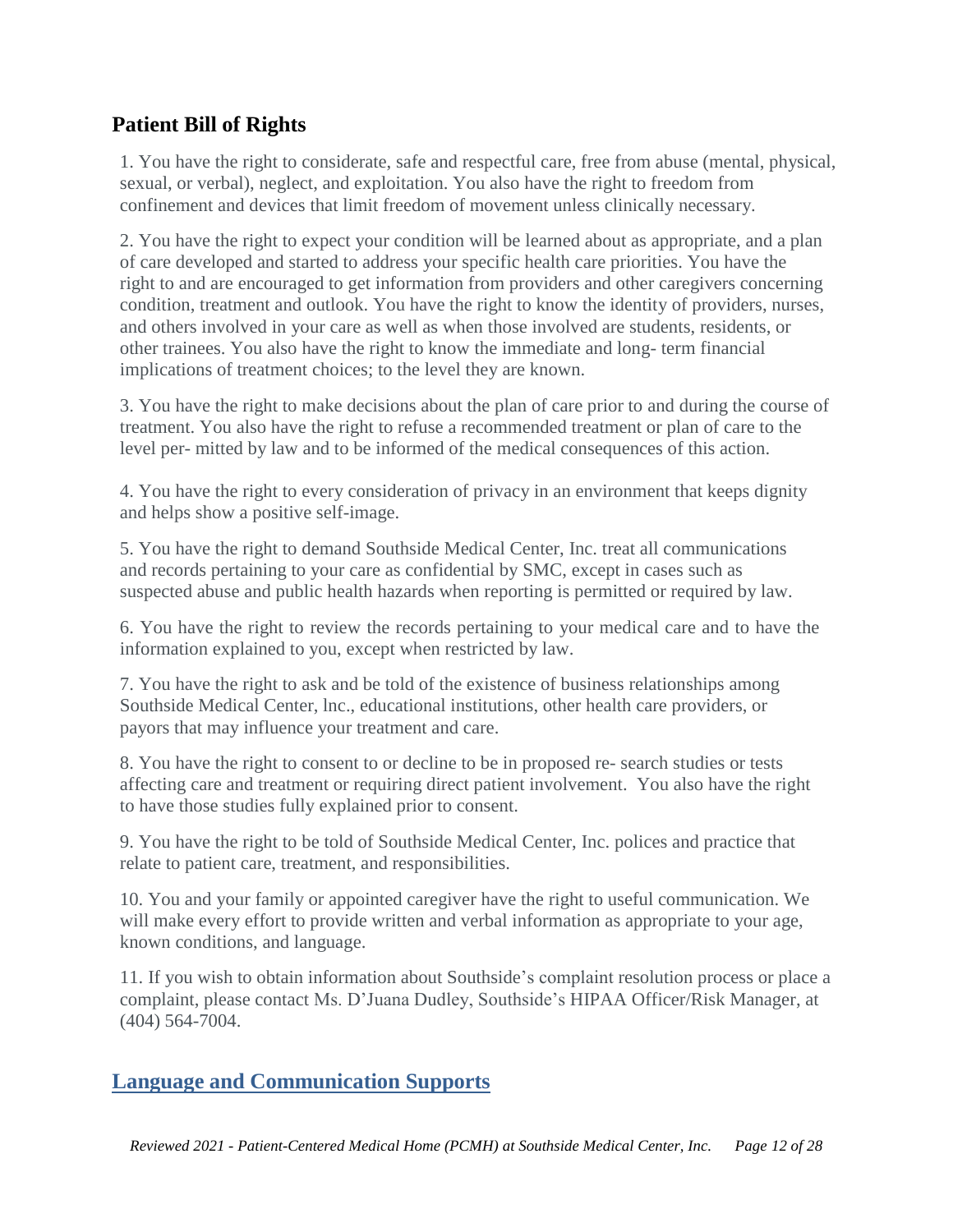To support patients and their companions who are deaf or hard of hearing, Southside Medical Center uses Stratus Audio and Video to provide language supports between Patients and Provider teams.

Southside Medical Center offers Sign Language and Oral Interpreters, TTYs, and other auxiliary aids and services FREE of charge to people who are deaf or hard of hearing. Please ask your nurse or other Southside Medical Center personnel for assistance. If additional information or assistance is needed related to Southside Medical Center's language and communication supports, please contact Ms. Shana Taylor at 404-688-1350 or [staylor@smcmed.com](mailto:staylor@smcmed.com) or Ms. Candace McCrary at 404-688-1350 or [cmccrary@smcmed.com.](mailto:cmccrary@smcmed.com)

### **Grievance Resolution**

We value your input regarding offered language and communication supports. If you would like to provide a compliment or file a complaint related to these supports, please contact Ms. D'Juana Dudley, Southside's HIPAA Officer/Risk Manager, at (404) 564-7004 or by email at [ddudley@smcmed.com.](mailto:ddudley@smcmed.com) Complaints forms may be returned in-person to any Southside location, or mailed to the following address:

Southside Medical Center, Inc. Attn: ADA Administrator 1046 Ridge Avenue, SW Atlanta, Georgia 30315

Complaint forms are also located online at: [https://southsidemedical.net/about](https://southsidemedical.net/about-smc/)[smc/](https://southsidemedical.net/about-smc/) and may be printed remotely for submission. Southside will provide a written response to all received complaints within thirty (30) days of receipt of the complaint.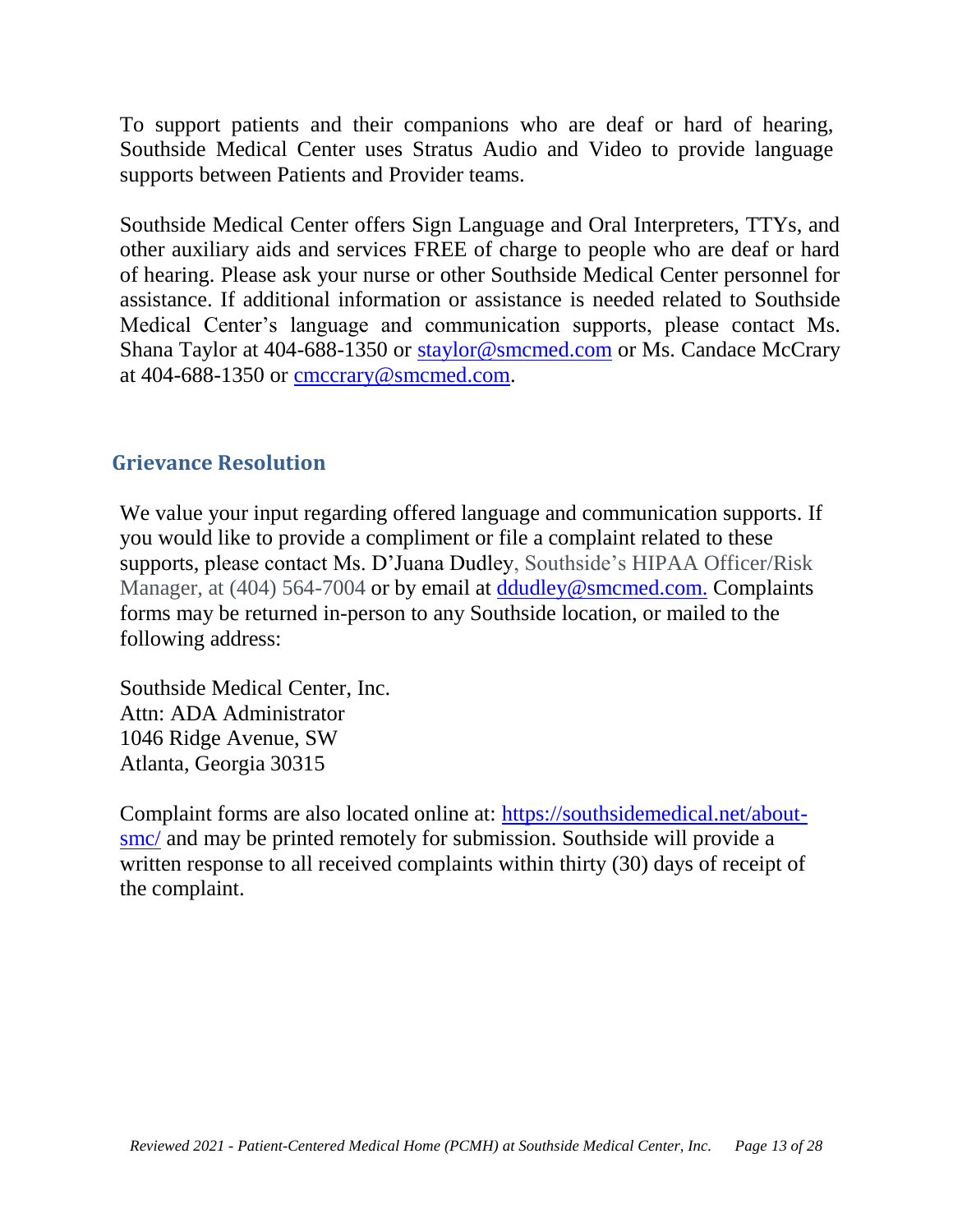# <span id="page-13-0"></span>**Patient Responsibilities**

1. In order to give you the best care possible, we need your help. By assuming the following responsibilities, you can contribute to your care in a positive way.

2. You, the patient, must provide correct and complete information about present complaints, past illnesses, hospital stays, medications and other matters related to your health. You must also tell your doctor about unexpected changes in your condition. Be honest about whether you clearly understand your medical care plan and what your role is in that plan.

3. Provide correct information about financial information and how we can contact you.

4. Please bring all of your medicine to each appointment. Ask for refills on medicines needed during your scheduled appointment.

5. Follow the treatment plan given by your health care team. This may include instructions from nurses and therapists who work closely with your provider. You are also responsible for keeping appointments and for calling our staff when you are unable to do so.

6. You have the right to refuse treatment, but you are responsible for your actions if you do not follow your provider's instructions.

7. Please remember, regardless of the type of insurance or health coverage you have, you will not be denied services based solely on ability to pay.

8. You must follow Southside's rules and systems. There may be other rules explained to you by your nurse or a clinic assistant. Talk quietly, and be thoughtful of the rights of other patients and SMC personnel. Patients who are sick will be thankful. People who do not follow the rules will be asked to leave the property.

9. If you have questions about your care or your patient rights and responsibilities, please contact your provider's site director.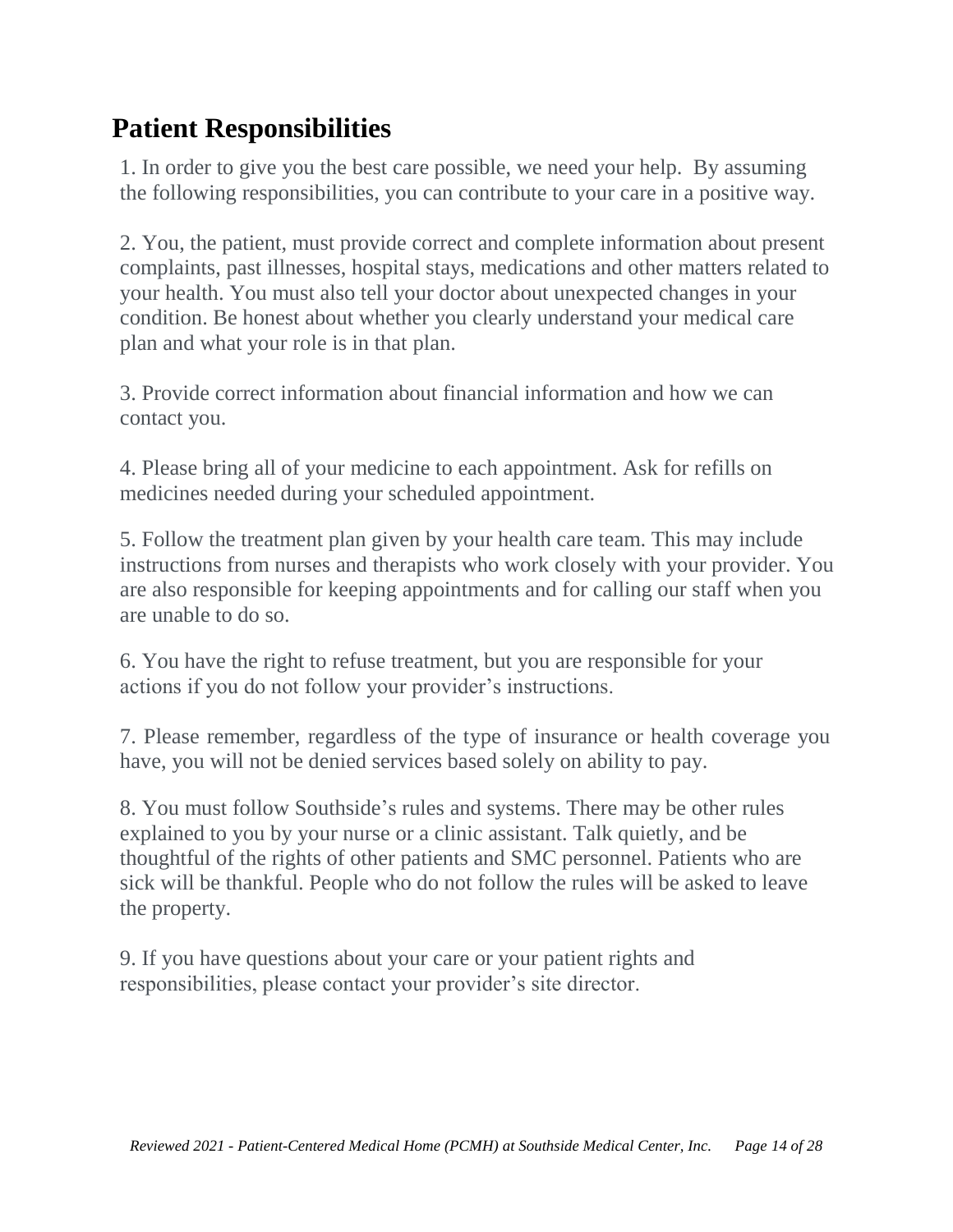# <span id="page-14-0"></span>**Appointment Policies**

### **Your First Appointment**

Southside Medical Center, Inc. is committed to providing complete, affordable health care to patients regardless of their insurance status. We may be able to see some patients for the first appointment sooner than others. If you schedule a new patient appointment and are a "no-show" two times, you will have to wait 1 week.

### **Late Appointment Policy**

In order for us to provide timely, attentive service to everyone, we expect you to be on time for scheduled appointments.

Patients who arrive within 15 minutes of their scheduled appointment times will be seen.

If you are more than 15 minutes late, you may lose your appointment time. There is a chance you will be able to wait to be seen if another appointment slot opens. Or, if none is available, reschedule for another day.

### **Patient Missed Appointment ("No Show") Policy**

Our staff is committed to your health and well-being. This means it is important for you to take responsibility for your health care needs.

Missed appointments will affect our ability to care for you. When you do not keep an appointment, it prevents us from giving care to another patient who needs our services

We expect you to keep all of your appointments. Reminder calls are provided when appointments are scheduled in advance. Patients who call in for appointments on the same day or the following day will not receive appointment reminders.

We also try to notify you as soon as possible by telephone and/or in writing if there are any unforeseen changes to our schedule. **Please tell our staff right away if your contact information has changed.**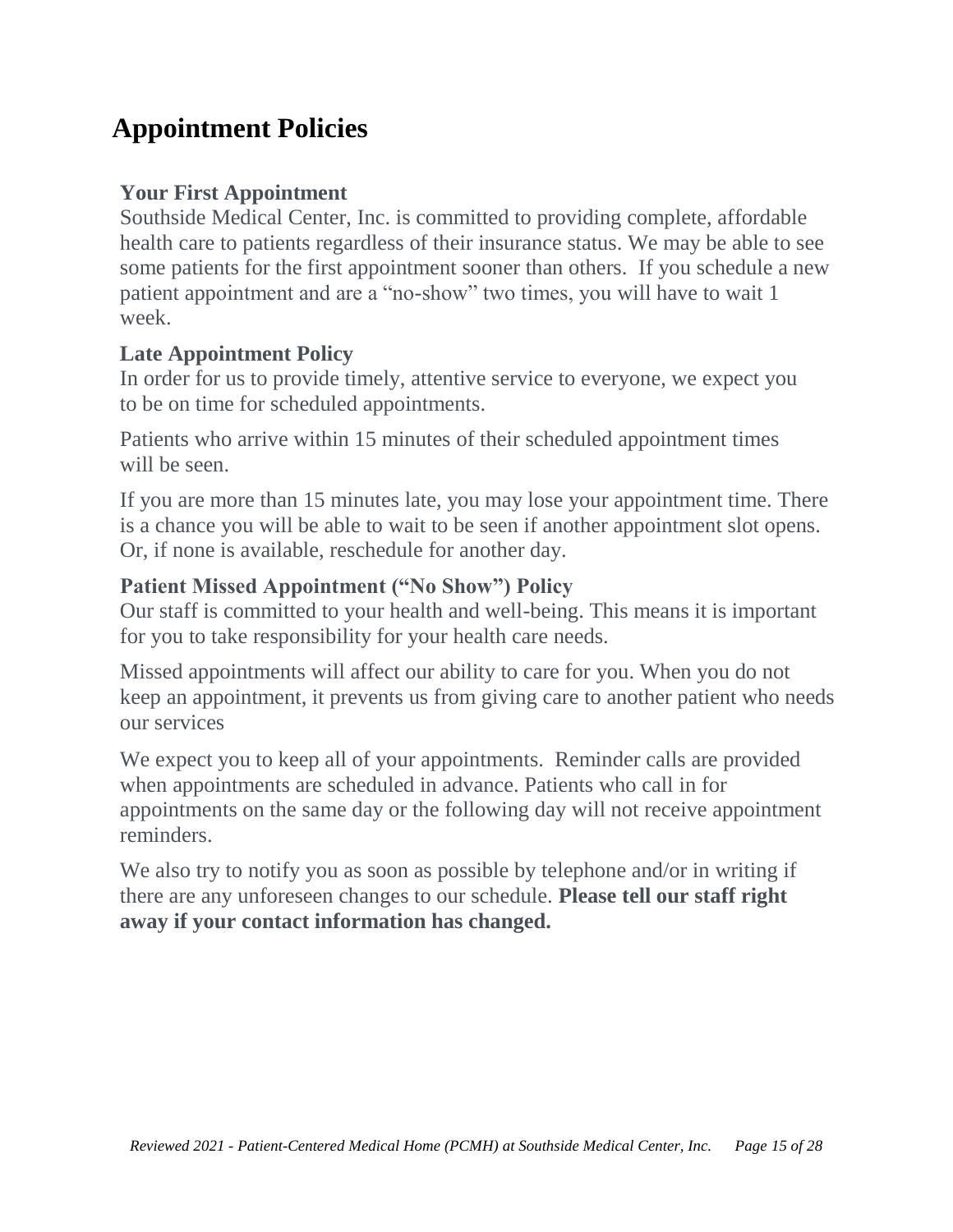# Diabetes Education

If you have Diabetes or diabetic concerns, please consider some useful web based tools such as . . .

1. Visit the American Association of Diabetic Educator's (AADE) website:<https://www.diabeteseducator.org/living-with-diabetes>



- 2. Sanofi-Aventis: [https://www.teamingupfordiabetes.com](https://www.teamingupfordiabetes.com/)
- 3. Click the "Get A Game Plan" box.

| Patient Name: No. 2006. The Contract of the Contract of the Contract of the Contract of the Contract of the Contract of the Contract of the Contract of the Contract of the Contract of the Contract of the Contract of the Co |           |                                             |                                                                                                       |      |  |                         |               |      |  |                         |                                                                     |                                            |                    |
|--------------------------------------------------------------------------------------------------------------------------------------------------------------------------------------------------------------------------------|-----------|---------------------------------------------|-------------------------------------------------------------------------------------------------------|------|--|-------------------------|---------------|------|--|-------------------------|---------------------------------------------------------------------|--------------------------------------------|--------------------|
| Week of: __ / __ / __ _ to __ / __ / ____                                                                                                                                                                                      |           |                                             |                                                                                                       |      |  |                         |               |      |  |                         |                                                                     | Before meals: ______________________ mg/dL |                    |
|                                                                                                                                                                                                                                |           |                                             | Lunch                                                                                                 |      |  |                         | <b>Dinner</b> |      |  |                         | 2 hours after meals: ______________________ mg/dL<br><b>Bedtime</b> |                                            |                    |
|                                                                                                                                                                                                                                | Dose      | <b>Breakfast</b><br>Pre- Post-<br>Meal Meal | Medication/ Blood Sugar Food/Carb Medication/ Blood Sugar Food/Carb Medication/ Blood Sugar Food/Carb | Dose |  | Pre- Post-<br>Meal Meal |               | Dose |  | Pre- Post-<br>Meal Meal |                                                                     | Medication/<br><b>Dose</b>                 | <b>Blood Sugar</b> |
| M                                                                                                                                                                                                                              | Activity: |                                             |                                                                                                       |      |  |                         |               |      |  |                         |                                                                     |                                            |                    |
|                                                                                                                                                                                                                                |           |                                             |                                                                                                       |      |  |                         |               |      |  |                         |                                                                     |                                            |                    |
| Tu                                                                                                                                                                                                                             | Activity: |                                             |                                                                                                       |      |  |                         |               |      |  |                         |                                                                     |                                            |                    |
| W                                                                                                                                                                                                                              | Activity: |                                             |                                                                                                       |      |  |                         |               |      |  |                         |                                                                     |                                            |                    |
| <b>Th</b>                                                                                                                                                                                                                      | Activity: |                                             |                                                                                                       |      |  |                         |               |      |  |                         |                                                                     |                                            |                    |
| F                                                                                                                                                                                                                              | Activity: |                                             |                                                                                                       |      |  |                         |               |      |  |                         |                                                                     |                                            |                    |
|                                                                                                                                                                                                                                |           |                                             |                                                                                                       |      |  |                         |               |      |  |                         |                                                                     |                                            |                    |
| Sa                                                                                                                                                                                                                             | Activity: |                                             |                                                                                                       |      |  |                         |               |      |  |                         |                                                                     |                                            |                    |
| <b>Su</b>                                                                                                                                                                                                                      |           |                                             |                                                                                                       |      |  |                         |               |      |  |                         |                                                                     |                                            |                    |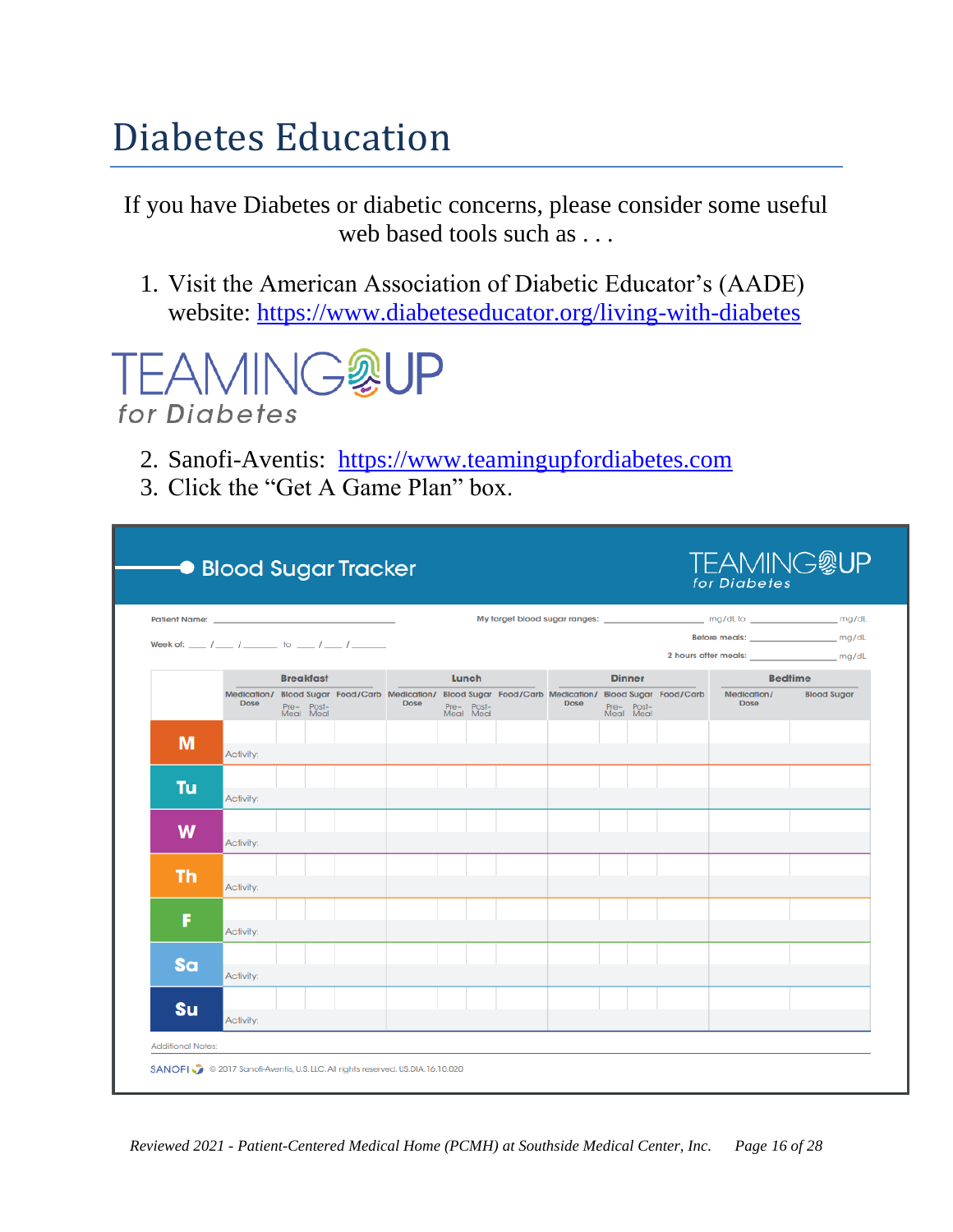# <span id="page-16-0"></span>**Appointment Tracker**

| Date and<br><b>Time of Visit</b>   | <b>Reason For Visit</b> | <b>Vital Signs</b>                                                              |
|------------------------------------|-------------------------|---------------------------------------------------------------------------------|
| $/$ /<br>am/pm<br>$\ddot{\cdot}$   |                         | Weight: lbs.<br>Blood pressure: /<br>Prescriptions:                             |
| $/$ $/$<br>am/pm<br>$\ddot{\cdot}$ |                         | Follow up:<br>Weight: lbs.<br>Blood pressure: /<br>Prescriptions:<br>Follow up: |
| $/$ $/$<br>am/pm<br>$\ddot{\cdot}$ |                         | Weight: lbs.<br>Blood pressure: /<br>Prescriptions:<br>Follow up:               |
| $\ddot{\cdot}$<br>am/pm            |                         | Weight: lbs.<br>Blood pressure: /<br>Prescriptions:<br>Follow up:               |
| am/pm                              |                         | Weight:<br>lbs.<br>Blood pressure:<br>$\bigg)$<br>Prescriptions:<br>Follow up:  |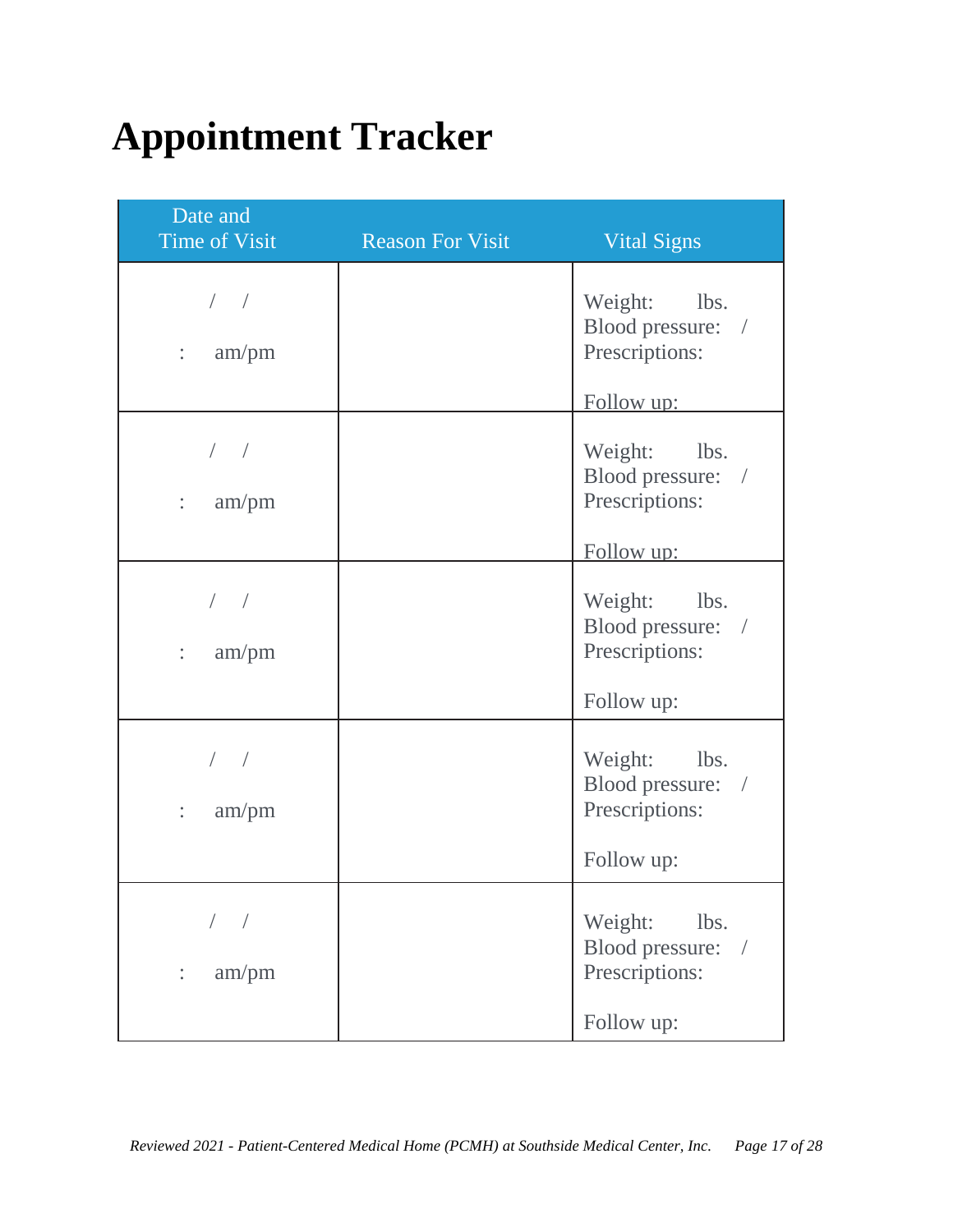# <span id="page-17-0"></span>**Appointment Tracker**

| Date and<br><b>Time of Visit</b>   | <b>Reason For Visit</b> | <b>Vital Signs</b>                                                              |
|------------------------------------|-------------------------|---------------------------------------------------------------------------------|
| $/$ /<br>am/pm<br>$\ddot{\cdot}$   |                         | Weight: lbs.<br>Blood pressure: /<br>Prescriptions:                             |
| $/$ $/$<br>am/pm<br>$\ddot{\cdot}$ |                         | Follow up:<br>Weight: lbs.<br>Blood pressure: /<br>Prescriptions:<br>Follow up: |
| $/$ $/$<br>am/pm<br>$\ddot{\cdot}$ |                         | Weight: lbs.<br>Blood pressure: /<br>Prescriptions:<br>Follow up:               |
| $\ddot{\cdot}$<br>am/pm            |                         | Weight: lbs.<br>Blood pressure: /<br>Prescriptions:<br>Follow up:               |
| am/pm                              |                         | Weight:<br>lbs.<br>Blood pressure:<br>$\bigg)$<br>Prescriptions:<br>Follow up:  |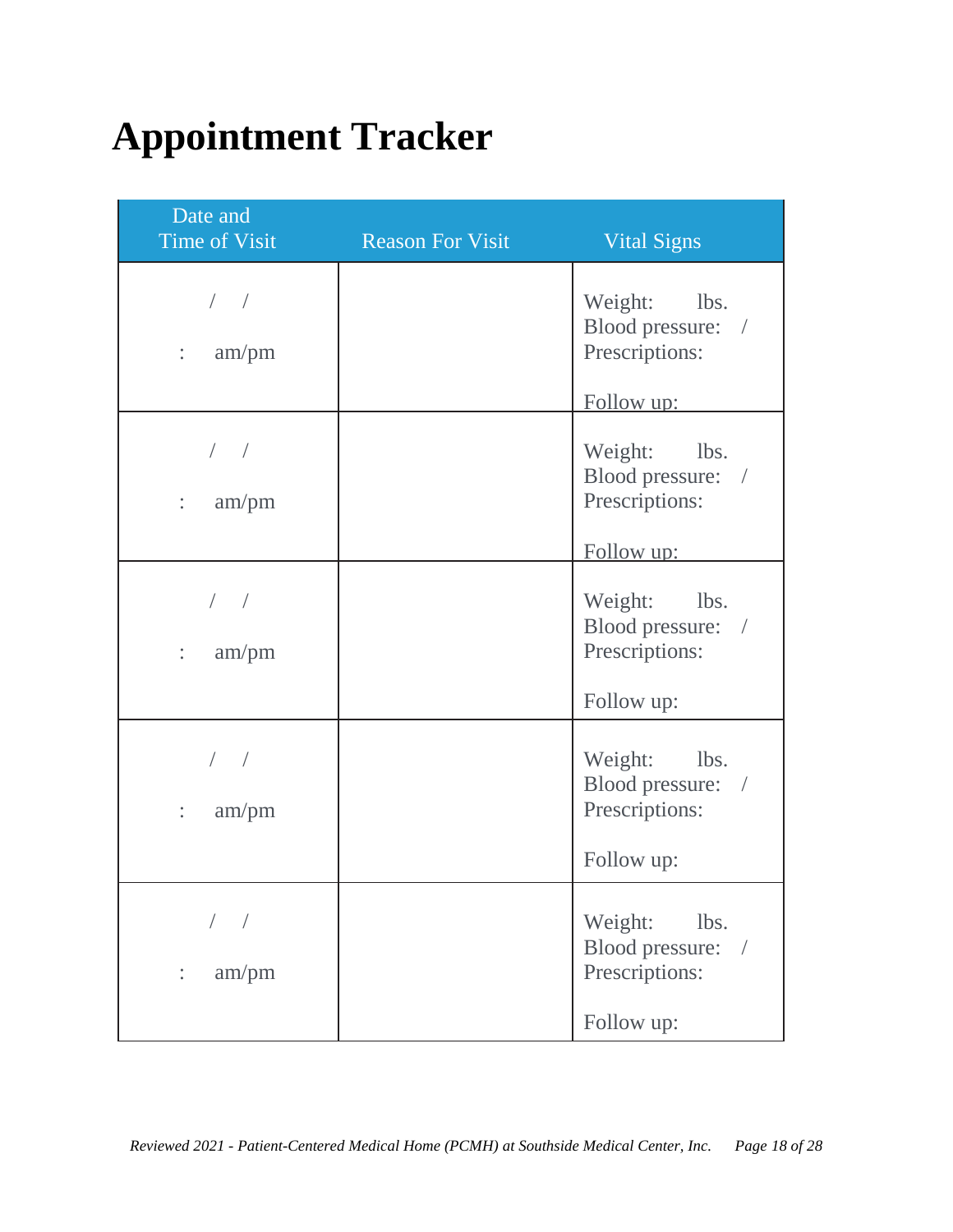## <span id="page-18-0"></span>**Payments**

We expect payment at the time of your visit. However a Patient Financial Services Coordinator may work with you to help bring accounts up to date in case of outstanding balances. We will provide you with reasonable time to pay us for services.

## **What happens if I cannot pay what you ask me to pay?**

At your first visit, we will collect payment based on your insurance, deductible, self-pay, or sliding fee scale. If you cannot pay, we will give you a payment plan to help you pay for the current visit. In the future, you need to bring payments for your visit. If you cannot agree to a payment plan, then your appointment may need to be rescheduled for a different day and time yet will consider urgency and immediate medical needs.

### **Is there a way to lower my payments based on my situation?**

### **YES . . .**

- 1. Southside provides payment plan arrangements up to 12 months depending upon the patients' ability to pay.
- 2. You may set up a payment plan through the use of patient registration pads/tablets or directly with an SMC Patient Financial Services Coordinator.
- 3. We also evaluate patients' financial circumstances to determine if the patient qualifies on the sliding fee scale, based on income and family size.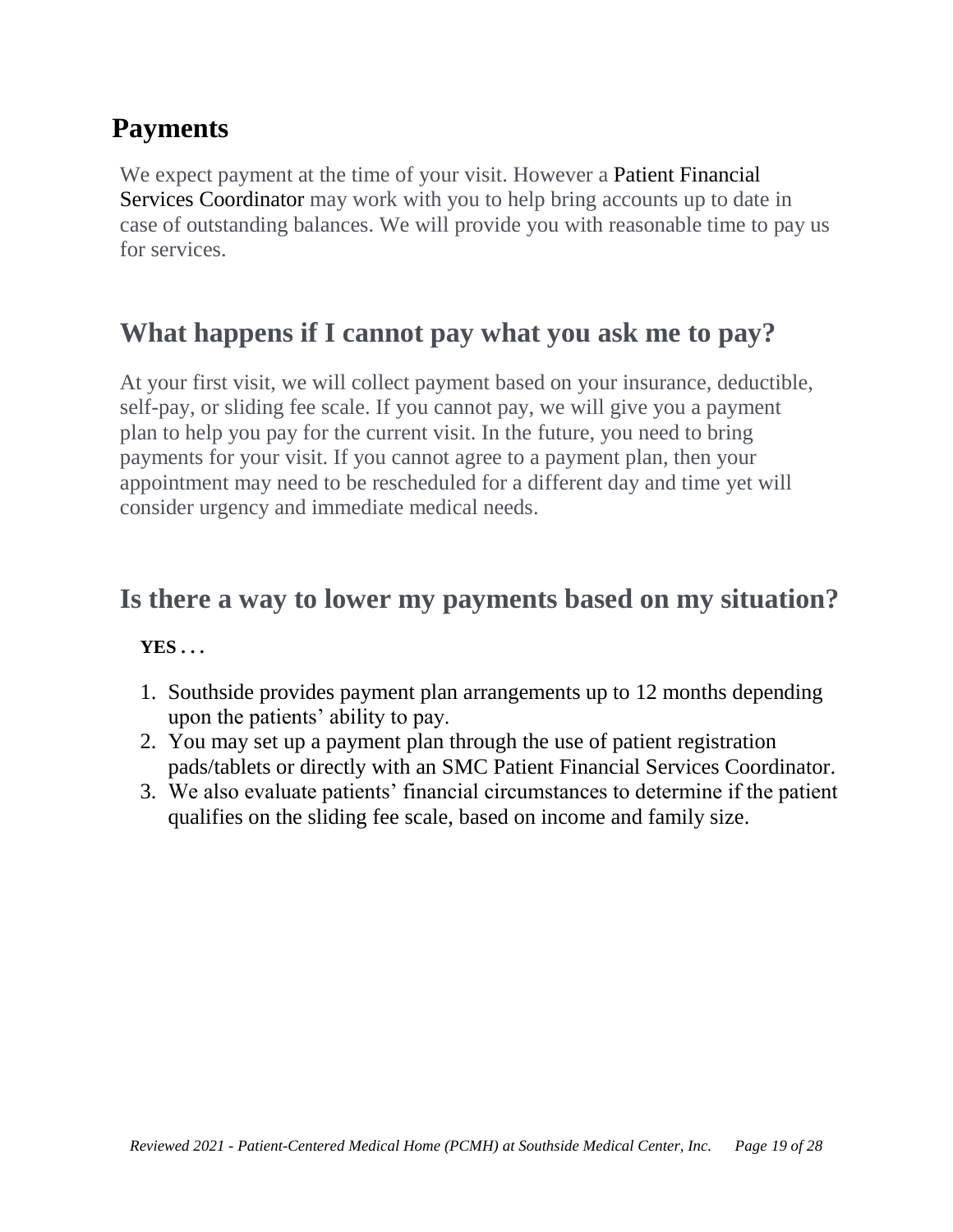# **Notice of Privacy Practices**

<span id="page-19-0"></span>

THIS NOTICE DESCRIBES HOW MEDICALINFORMATION ABOUT YOU MAY BE USED AND DIS- CLOSED AND HOW YOU CAN GET ACCESS TO THIS INFORMATION. PLEASE REVIEW THE NOTICE CAREFULLY.

This notice takes effect September 23, 2013, and remains in effect until we replace it.

# <span id="page-19-1"></span>**1. OUR PLEDGE REGARDING MEDICAL INFORMATION**

The Privacy of your medical information is important to us. We understand that your medical information is personal and we are com- mitted to protecting it. We create a record of the care and services you receive at our organization. We need this record to provide you with quality care and to comply with certain legal requirements. We will make every effort to obtain your consent each and every time we need to use or disclose your personal health information. This notice will tell you about the ways we may use and share medical information about you with or without a signed consent. We also describe your rights and certain duties we have regarding the use and disclosure of medical information.

# <span id="page-19-2"></span>**2. OUR LEGAL DUTY**

The law requires us to:

- 1. Keep your medical information private.
- 2. Give you this notice describing our legal duties, privacy practices, and your rights regarding your medical information.
- 3. Follow the terms of the notice that is now in effect.

We have the right to:

- 1. Change our privacy practices and the terms of this notice at any time, provided that the changes are permitted by law.
- 2. Make the changes in our privacy practices and the new terms of our notice effective for all medical information that we keep, including information previously created or received before the changes.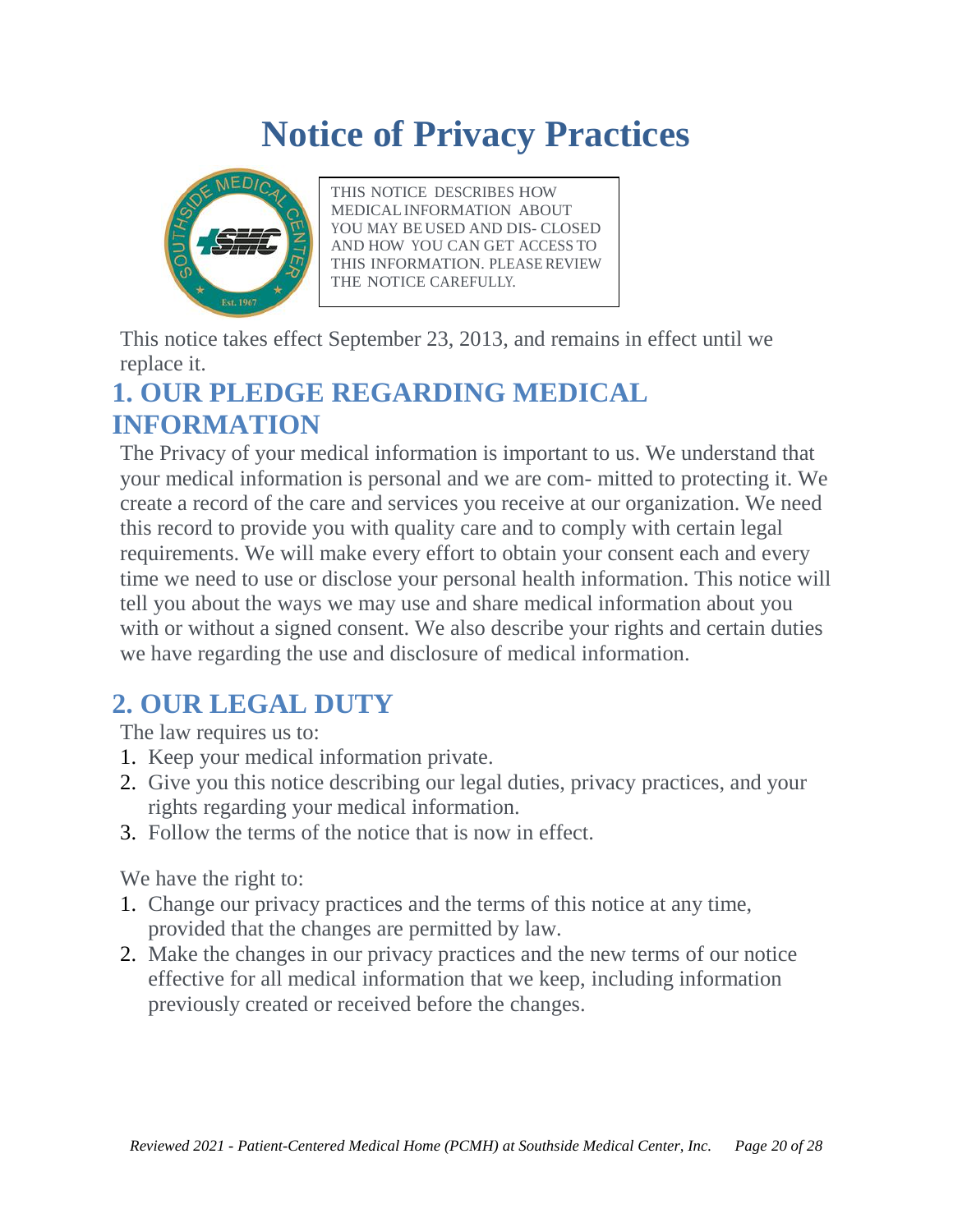# <span id="page-20-0"></span>**Privacy Practices Changes:**

Before we make an important change in our privacy practices, we will change this notice and make the new notice available upon request.

# <span id="page-20-1"></span>**3. USE AND DISCLOSURE OF YOUR MEDICAL INFORMATION**

The following section describes different ways that we use and dis- close medical information. For each kind of use or disclosure, we will explain what we mean and give an example. Not every use or disclosure will be listed. However, we have listed all of the different ways we are permitted to use and disclose medical information. We will not use or disclose your medical information for any purpose not listed below, without your specific written authorization. Any specific written authorization you provide may be revoked at any time by writing to us.

### FOR TREATMENT:

We may use medical information about you to provide you with medical treatment or services. We may disclose medical information about you to doctors, nurses, technicians, medical students, or other people who are taking care of you.

**Example**: You are in the hospital with a broken leg. You also have diabetes. A number of health care and support staff need to know about your diabetes during your stay.

- The doctor treating you for the broken leg needs to know if you have diabetes because diabetes may slow the healing process.
- The dietician needs to know about your diabetes to arrange proper meals.
- The pharmacy needs to know about possible medicines that you may need as a diabetic.
- The information about your diabetes may help in diagnostics, testing, and xray work.
- We may also share medical information about you to your other health care providers to assist them in treating you.

### **FOR PAYMENT:**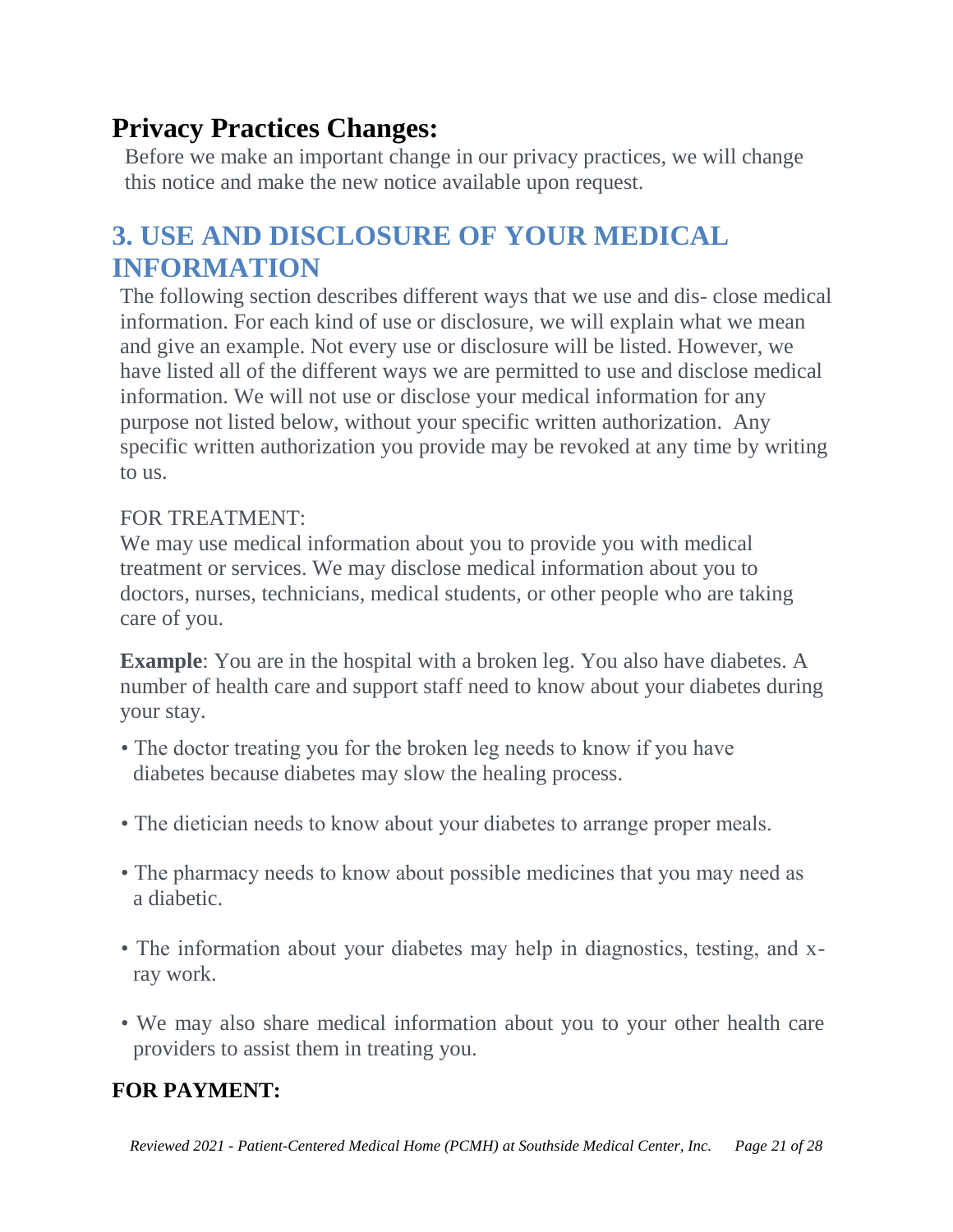We may use and disclose your medical information for payment purposes.

**Example:** You are treated in the clinic for a sinus infection.

- We will bill your health insurance plan for treatment you received at our organization so that your health plan will reimburse us directly.
- If prior authorization is needed, we may inform your health plan about a planned treatment to get approval or to determine if your plan will pay for the treatment.

### FOR HEALTH CARE OPERATIONS:

We may use and disclose your medical information for our healthcare operations. This might include measuring and improving quality, evaluating the performance of employees, conducting training programs, and getting the accreditation, certificates, licenses and credentials we need to serve you.

### ADDITIONAL USES AND DISCLOSURES:

In addition to using and disclosing your medical information for treatment, payment, and health care operations, we may use and disclose medical information for the following purposes.

### *Notification:*

Medical information to notify or help notify:

- A family member
- Your personal representative
- Another person responsible for your care

We will share information about your location, general condition, or death. If you are present, we will get your permission if possible before we share, or give you the opportunity to refuse permission. In case of an emergency, and if you are not able to give or refuse permission, we will share only the health information that is directly necessary for your health care, according to our professional judgment. We will also use our professional judgment to make decisions in your best interest about allowing someone to pick up medicine, medical supplies, or medical information for you.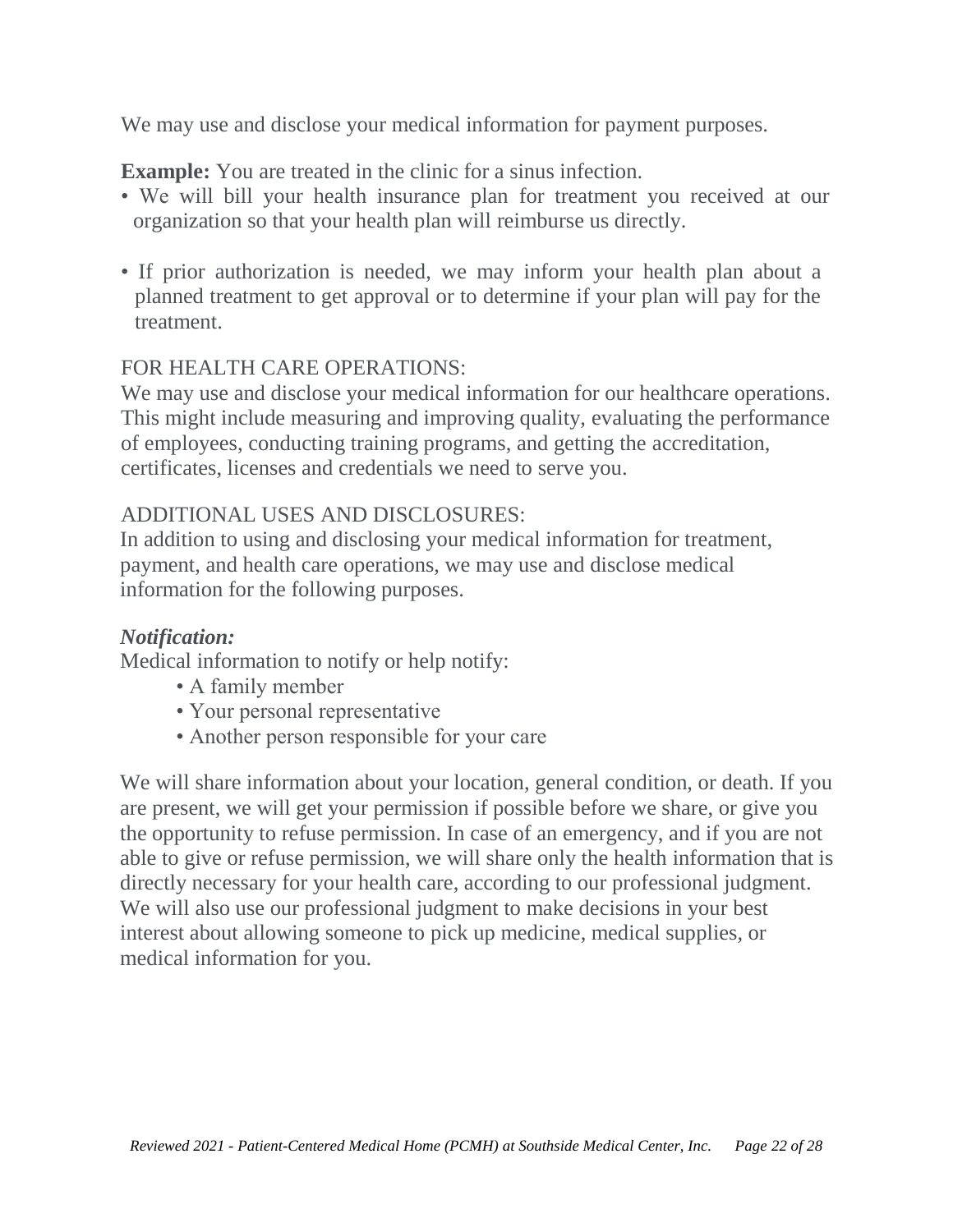### *Disaster Relief:*

We may share medical information with a public or private organization or person who can legally assist in disaster relief efforts.

### *Research in Limited Circumstances:*

Medical information for research purposes in limited circumstances where the research has been approved by a review board that has reviewed the research proposal and established protocols to ensure the privacy of medical information.

### *Funeral Director, Coroner, Medical Examiner:*

To help them carry out their duties, we may share the medical information of a person who has died with a coroner, medical examiner, funeral director, or an organ procurement organization.

### *Specialized Government Functions:*

Subject to certain requirements, we may disclose or use health information for military personnel and veterans, for national security and intelligence activities, for protective services for the President and others, for medical suitability determinations for the Department of State, for correctional institutions and other law enforcement custodial situations, and for government programs providing public benefits.

### *Court Orders and Judicial and Administrative Proceedings:*

We may disclose medical information in response to a court or administrative order, subpoena, discovery request, or other lawful process, under certain circumstances. Under limited circumstances, such as a court order, warrant, or grand jury subpoena, we may share your medical information with law enforcement officials. We may share limited information with a law enforcement official concerning the medical information of a suspect, fugitive, material witness, crime victim, or missing person. We may share the medical information of an inmate or other person in lawful custody with a law enforcement official or correctional institution under certain circumstances.

### *Public Health Activities:*

As required by law, we may disclose your medical information to public health or legal authorities charged with preventing or controlling disease, injury or disability, including child abuse or neglect. We may also disclose your medical information to persons subject to jurisdiction of the Food and Drug Administration for purposes of reporting adverse events associated with product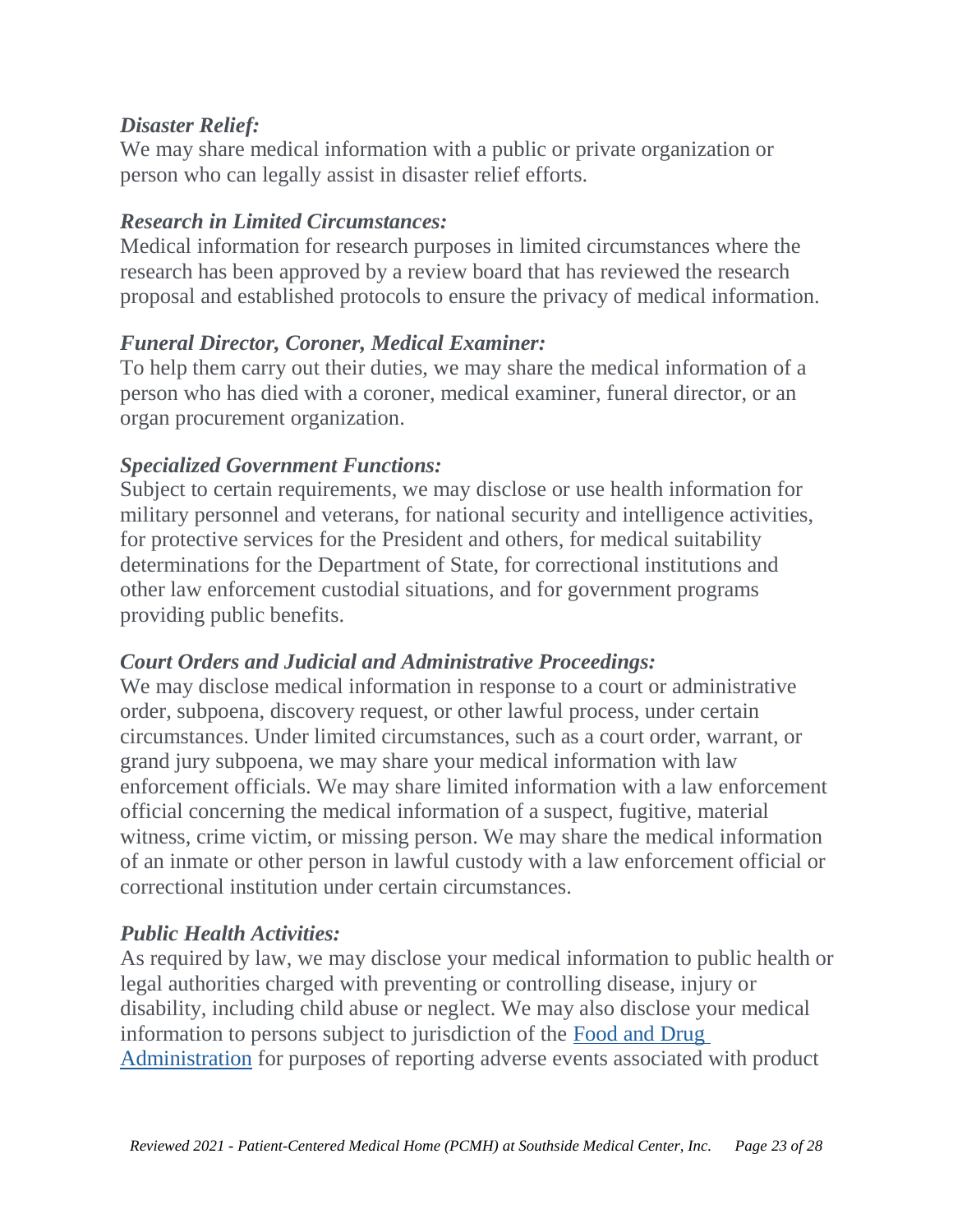defects or problems, to enable product recalls, repairs or replacements, to track products, or to conduct activities required by the Food and Drug Administration.

We may also, when we are authorized by law to do so, notify a person who may have been exposed to a communicable disease or otherwise be at risk of contracting or spreading a disease or condition.

### *Victims of Abuse, Neglect, or Domestic Violence:*

We may disclose medical information to appropriate authorities if we reasonably believe that you are a possible victim of abuse, neglect, or domestic violence or the possible victim of other crimes. We may share your medical information if it is necessary to prevent a serious threat to your health or safety or the health or safety of others. We may share medical information when necessary to help law enforcement officials capture a person who has admitted to being part of a crime or has escaped from legal custody.

### *Health Oversight Activities:*

We may disclose medical information to an agency providing health oversight for oversight activities authorized by law, including audits, civil, administrative, or criminal investigations or proceedings, inspections, licensure or disciplinary actions, or other authorized activities.

### *Law Enforcement:*

Under certain circumstances, we may disclose health information to law enforcement officials. These circumstances include reporting required by certain laws (such as the reporting of certain types of wounds), pursuant to certain subpoenas or court orders, reporting limited information concerning identification and location at the request of a law enforcement official, reports regarding suspected victims of crimes on our premises, and crimes in emergencies.

# <span id="page-23-0"></span>**4. YOUR INDIVIDUAL RIGHTS**

### **You Have a Right to:**

1. Look at or get copies of your medical information. You may request that we provide copies in a format other than photocopies. We will use the format you request unless it is not practical for us to do so. You must make your request in writing. You may get the form to request access by using the contact information listed at the end of this notice. You may also request access by sending a letter to the contact person listed at the end of this notice.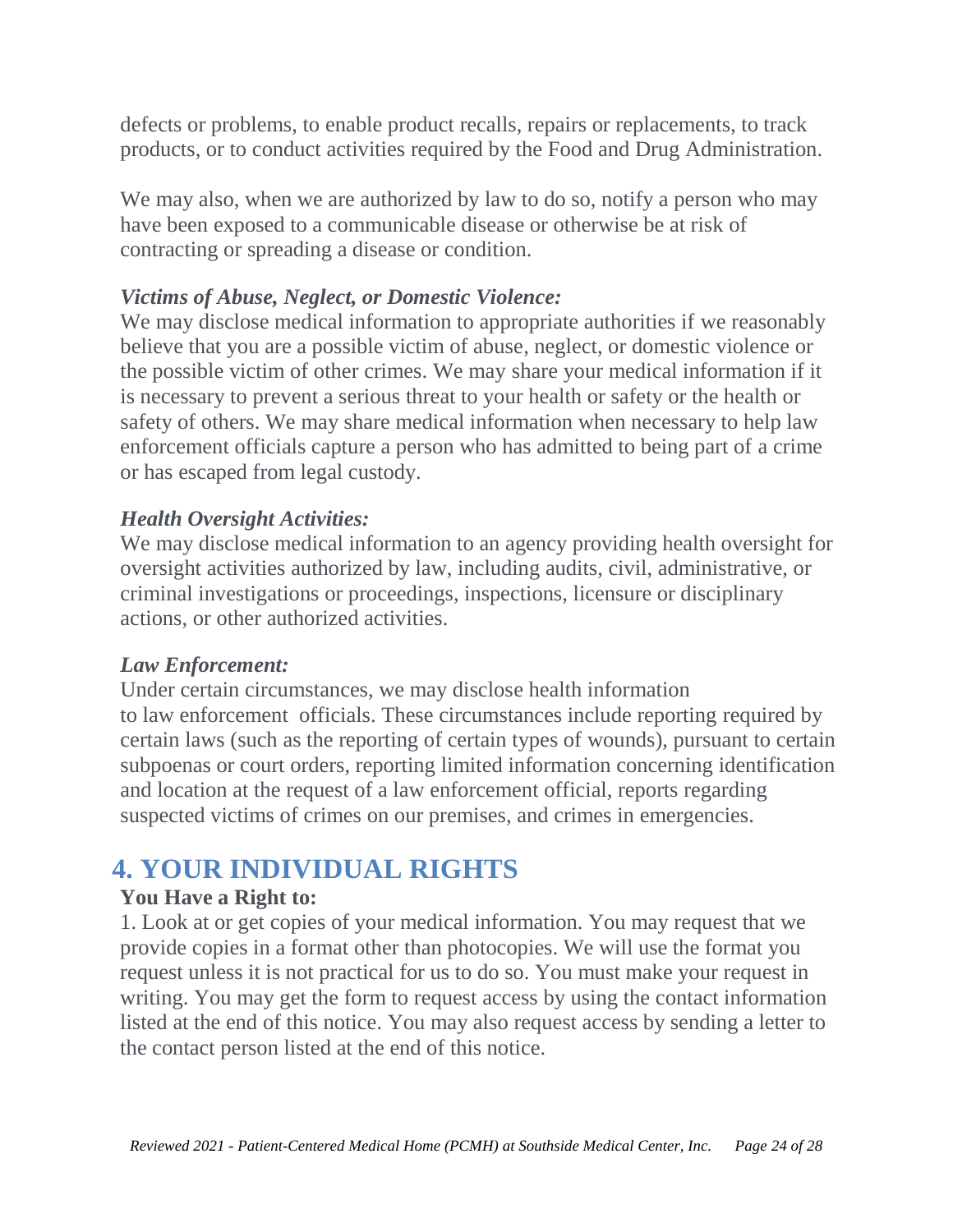2. Receive a list of all the times we or our business associates shared your medical information for purposes other than treatment, payment, health care operations, and other specified exceptions.

3. Request that we place additional restrictions on our use or disclosure of your medical information. We are not required to agree to these additional restrictions, but if we do, we will abide by our agreement (except in the case of an emergency).

4. Request that we communicate with you about your medical information by different means or to different locations. Your request that we communicate your medical information to you by different means or at different locations must be made in writing to the contact per- son listed at the end of this notice.

5. Request that we change your medical information. We may deny your request if we did not create the information you want changed or for certain other reasons. If we deny your request, we will provide you a written explanation. You may respond with a statement of disagreement that will be added to the information you want changed. If we accept a request to change the information, we will make reason- able efforts to tell others, including people you name, of the change and to include the changes in any future sharing of that information.

6. If you have received this notice electronically, and wish to receive a paper copy, you have the right to obtain a paper copy by making a re- quest in writing to the contact person listed at the end of this notice.

Any required communications or additional questions regarding the information in this notice should be directed to our HIPAA Compliance Officer and Risk Management by phone at (404)564-7004 or by email at [compliance@smcmed.com.](mailto:compliance@smcmed.com)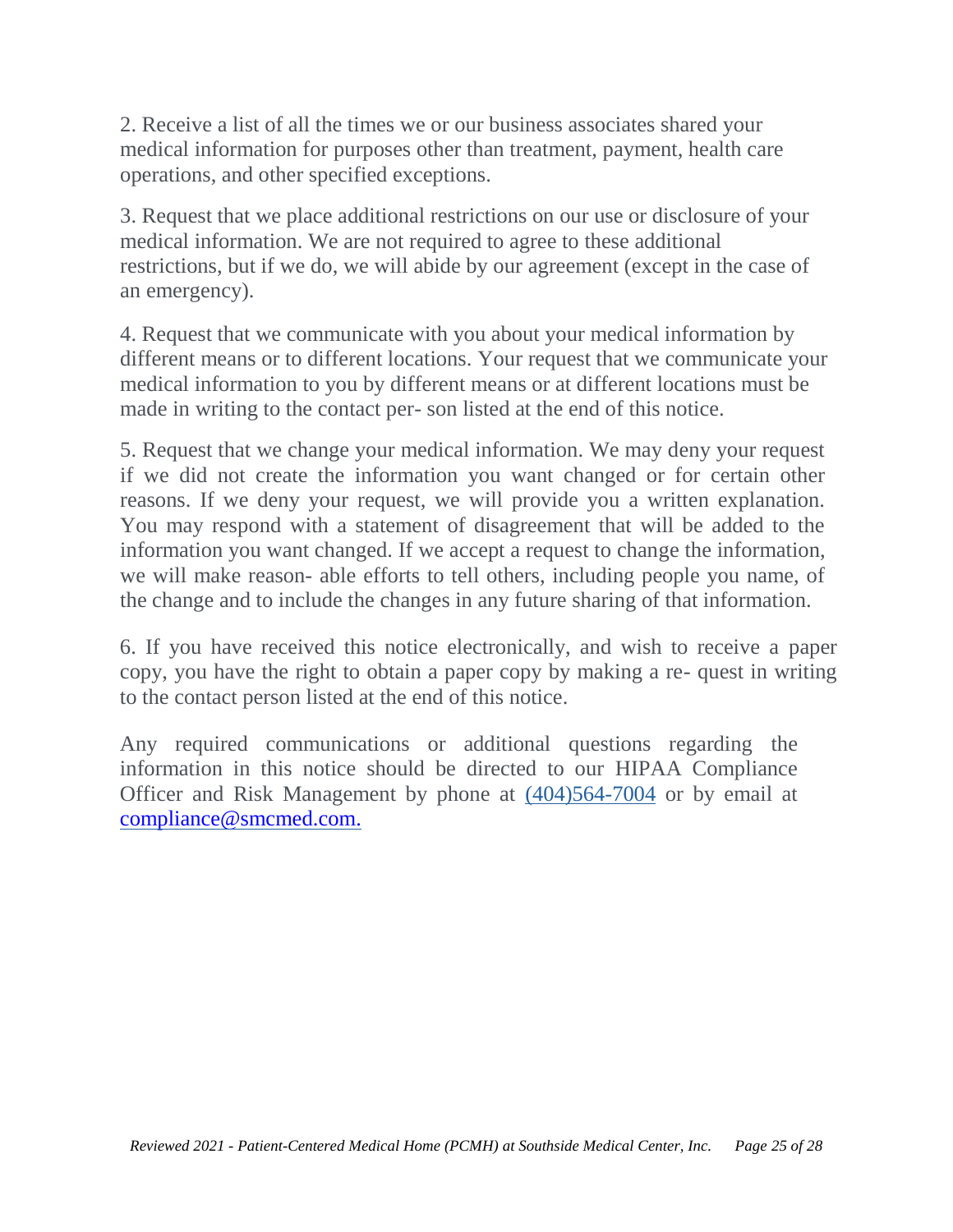# <span id="page-25-0"></span>**Our Pledge Regarding Medical Information**

### **Why do we care about privacy?**

• Your privacy and your medical information is important to us.

• We understand that your medical information is personal and we are committed to protecting it.

### **How do we use your medical information?**

We create a record of the care and services you receive from us.

We need this record to provide you with quality care and to comply with certain legal requirements.

### **What happens if we need to use your medical information?**

We will make every effort to obtain your consent each time we need to use or disclose your personal health information.

This notice will tell you about the ways we may use and share medical information about you with or without a signed consent.

We also describe your rights and certain duties we have regarding the use and disclosure of medical information.

### **Who can you speak to if you have any questions about this notice?**

Southside Medical Center, Inc.

Attn: HIPAA Compliance Officer 1046 Ridge Avenue SW Atlanta, GA 30315 **Phone:** (404)688-1350 **Fax:** (404)688-2962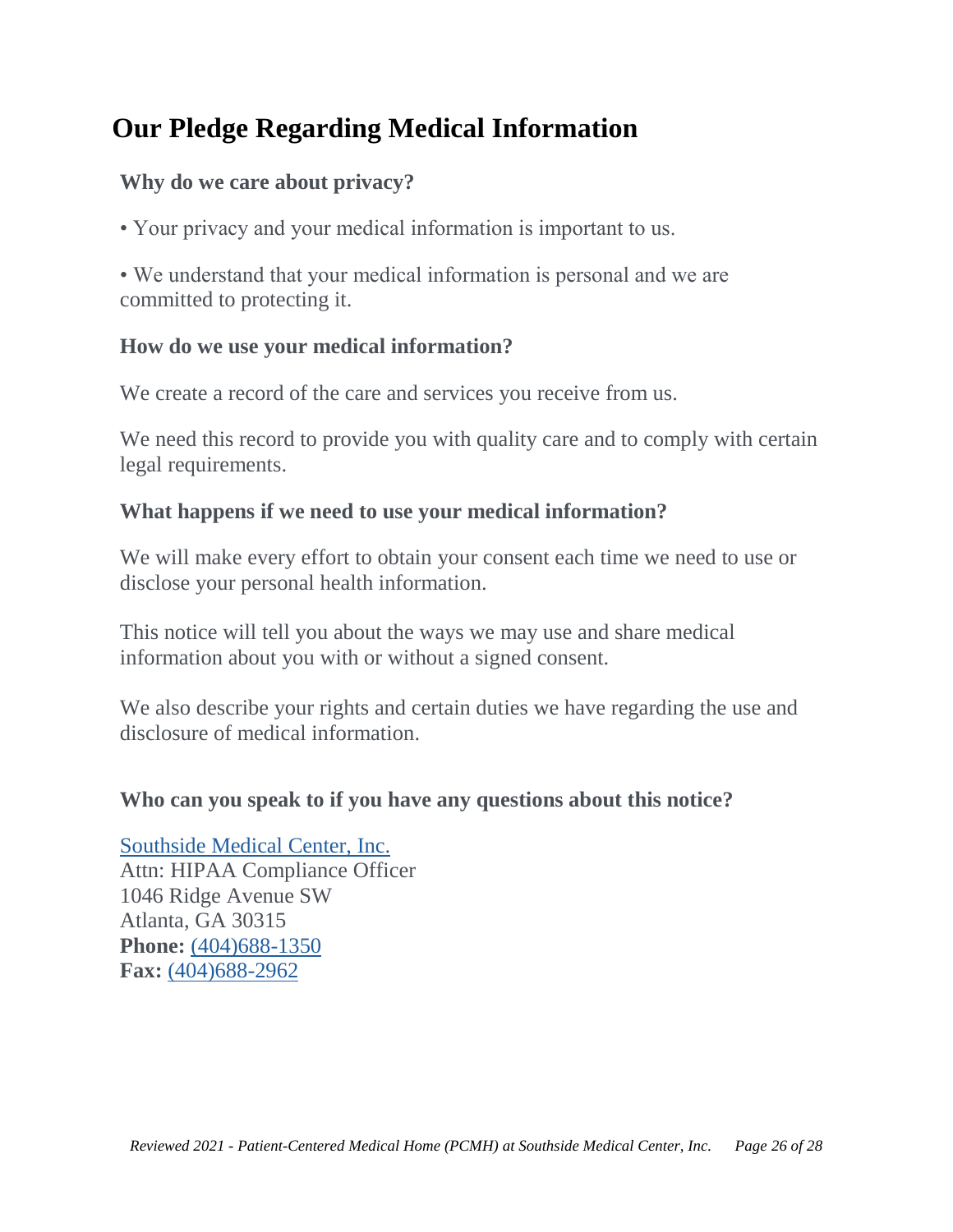#### **What can you do if you think we violated your privacy rights?**

• If you think that we may have violated your privacy rights, contact the person named above.

• You may also submit complaints to The Joint Commission:

If you have any quality of care or safety concerns, you have the right to contact the Joint Commission at 1-800-994-6610. This hotline is available 24 hours, seven days a week.

### <span id="page-26-0"></span>**How To Contact Your Provider**

#### **During Business Hours**

If you need assistance during regular business hours, call the telephone number below that is associated with your provider's site. You may be asked to leave a message for your provider's nurse, but you should expect a call back within 24 hours.

#### **Before/After Hours**

If you are ill or experiencing pain and need assistance before or after business hours, call the telephone number below that is associated with your provider's site. You will speak with an answering service representative who will promptly get your message to the on-call provider. It is important that you are available to answer your telephone as your call will be returned by a provider or call center representative shortly.

If you need to reference your site's operating hours, visit the locations section at [www.southsidemedical.net.](http://www.southsidemedical.net/)

**You can access your Southside provider through the patient portal [\(www.NextMD.com\)](http://www.nextmd.com/), our website [\(www.SMCmed.com\)](http://www.smcmed.com/), or by phone call (404-688- 1350 or after 8:00pm at 404-341-6686).**